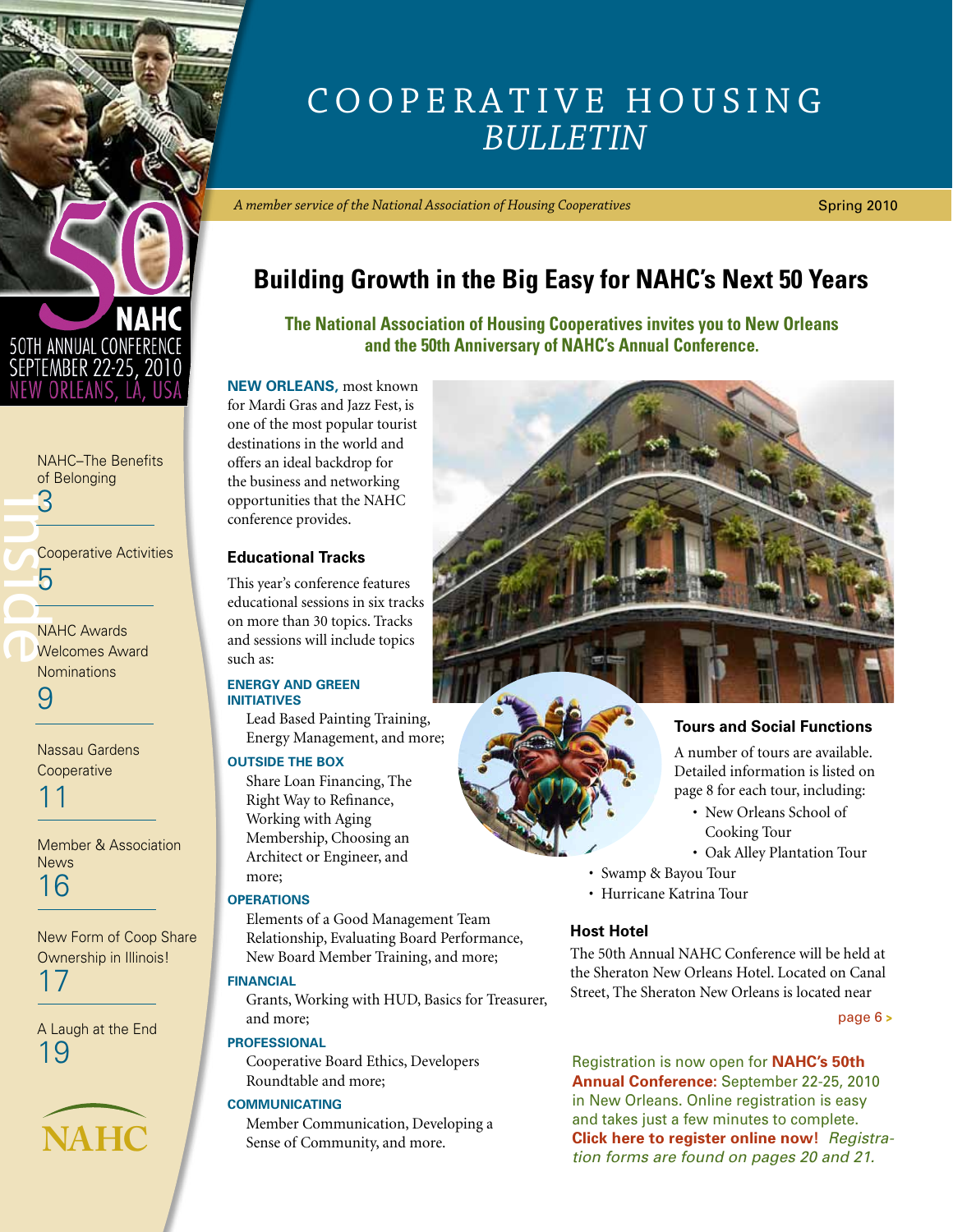## C o o p e r a t i v e H o u s i n g *Bulletin*

#### PUBLISHER: National Association of Housing Cooperatives

PUBLICATIONS COMMITTEE Chair: Roger Willcox, willcoxr@juno.com Joel Welty, Editor of CHB, jwelty@power-net.net Pegg Mullinix, MNMULLINIX@aol.com Herbert Fisher, HHFisher1@aol.com Douglas Kleine, dougk@verizon.net Ralph Marcus, MarcusMgt@aol.com

Letters to the Editor or the Committee are Welcome! Please send them by email!

The *Cooperative Housing Bulletin* is devoted to matters of interest to a housing cooperative's member/ shareholders. The NAHC Board has agreed that every NAHC Association shall designate someone to provide the Editor with information on Association events for publication in the CHB. Also, all NAHC Associations and Members should advise their memberships on how to get and download CHBs when published.

The opinions expressed in this publication are those of the authors and not necessarily those of the Association. This publication is distributed with the understanding that the publisher is not engaged in rendering legal, accounting, or other professional services. If legal advice or other expert assistance is required, the services of a competent professional should be sought.

Acceptance of advertising by the *Cooperative Housing Bulletin* does not imply endorsement of the product or services advertised.

Address inquiries, manuscripts, news items, reprint permission, and responses to: Editor, NAHC, 1444 I Street, NW, Suite 700, Washington, DC 20005-6542, phone 202/737-0797, fax 202/216-9646, website: www.NAHC.coop, email: info@NAHC.coop.

© 2010 by the National Association of Housing Cooperatives ISSN 0097-9759

# **NAHC**

The National Association of Housing Cooperatives

### **About NAHC**

The National Association of Housing Cooperatives is a nonprofit national federation of housing cooperatives, other resident-owned or -controlled housing, professionals, organizations, and individuals interested in promoting cooperative housing communities. Incorporated in 1960, NAHC supports the nation's more than a million families living in cooperative housing by representing co-ops in Washington, DC, and providing education, service, and information to co-ops.

### **Mission Statement**

To represent, inform, perpetuate, serve, and inspire the nation's housing co-ops.

## **NAHC Board of Directors 2009-2010**

| President                 |                    |                     | Mark Shernicoff        | Elected 2011       |
|---------------------------|--------------------|---------------------|------------------------|--------------------|
| Vice President            |                    | <b>Vernon Oakes</b> |                        | Elected 2010       |
| Secretary                 |                    |                     | Ralph J. Marcus        | Elected 2010       |
| Treasurer                 |                    |                     | Linda Brockway         | Elected 2012       |
| NAHC President Emeritus   |                    | Roger Willcox       |                        | Elected 2011       |
| <b>Directors</b>          |                    |                     |                        |                    |
| <b>Richard Berendson</b>  | Appointed by MAHC  |                     | <b>Beverly Oulette</b> | Appointed by CSI   |
| Jackie Brown              | Elected 2012       |                     | <b>Randall Pentiuk</b> | Appointed by MAHC  |
| Greg Carlson              | Appointed by FNYHC |                     | <b>Alfred Reynolds</b> | Elected 2012       |
| <b>William Eaton</b>      | Appointed by NJFHC |                     | Norma Robinson         | Appointed by CAHC  |
| <b>Annie Hill</b>         | Appointed by PAHC  |                     | Mary Ann Rothman       | Appointed by CNYC  |
| Patricia Jacobs           | Appointed by CSI   |                     | Mona Shyman            | Elected 2011       |
| Eugene Jones              | Elected 2011       |                     | Paul Solomon           | Elected 2010       |
| <b>Robert Kirkpatrick</b> | Appointed by MAHC  |                     | Stephen Somuah         | Elected 2011       |
| Charlotte Lann            | Appointed by CSI   |                     | Hope Turner            | Elected 2010       |
| Barbara Loatman           | Elected 2012       |                     | <b>Ruthie Wilder</b>   | Appointed by PAHC  |
| <b>Bill Magee</b>         | Elected 2012       |                     | Kimalee Williams       | Appointed by CHANE |
| Barbara Meskunas          | Elected 2010       |                     |                        |                    |

### **Member Association Abbreviations**

| <b>CAHC</b>  | <b>California Association of Housing Cooperatives</b>      |
|--------------|------------------------------------------------------------|
| <b>CNYC</b>  | <b>Council of New York Cooperatives &amp; Condominiums</b> |
| CSI          | <b>CSI Support &amp; Development Services</b>              |
| <b>CHANE</b> | Cooperative Housing Association of New England             |
| <b>FNYHC</b> | Federation of New York Housing Cooperatives & Condominiums |
| <b>MAHC</b>  | <b>Midwest Association of Housing Cooperatives</b>         |
| <b>NJFHC</b> | New Jersey Federation of Housing Cooperatives              |
| <b>PAHC</b>  | Potomac Association of Housing Cooperatives                |
| <b>SFAHC</b> | Southeast Association of Housing Cooperatives              |

### **NAHC Principal Committees and Chairs**

Executive Committee – Mark Shernicoff Development and Preservation Committee – Vernon Oakes Finance Committee – Linda Brockway Governance and Strategic Planning Committee – Ralph J. Marcus Government Relations Committee – Mary Ann Rothman Member Services Committee – Linda Brockway Mutual Marketing and Advocacy Committee – Paul Solomon Publications Committee – Roger Willcox RCM Board of Governors – Gregory J. Carlson Website Committee – Gregory J. Carlson

## **About Bostrom**

Bostrom Corp. is the professional services firm managing the National Association of Housing Cooperatives affairs. Professional staff includes Executive Director Suzanne Egan.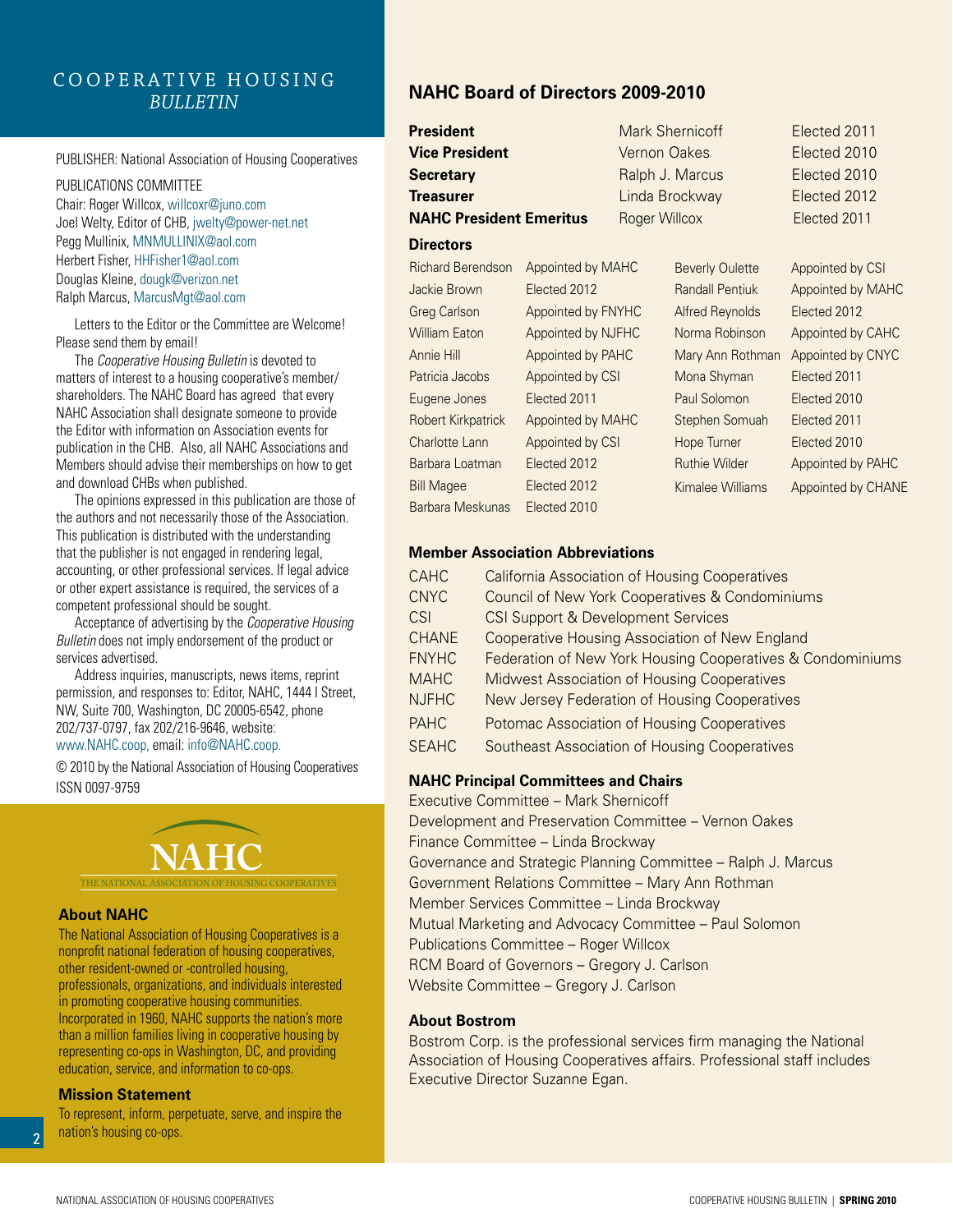## ( **NAHC – The Benefits of Belonging** )

#### *By Ralph Marcus*

<span id="page-2-0"></span>As far back as time is known, the satisfaction, and quite frankly the necessity for survival, of belonging to a group for the mutual benefit of all in the group, has been an integral part of societies. For cooperative housing communities, the benefits of belonging date back to the 1800's in England when the Rochdale Principles were born. A time proven phenomenon, mutually beneficial groups must have a recipe which combines organization, leadership and a vision; the essential ingredients that will produce the Benefits of Belonging.

In today's tough economic time, cooper<br>housing communities need to take adv<br>of every opportunity to create, maintaint or<br>improve their competitive edge in each n today's tough economic time, cooperative housing communities need to take advantage of every opportunity to create, maintain market place to retain current members, recruit prospective members, and involve and educate all housing program participants (Board members, shareholders, staff, management, vendors, etc.) in the creation of a new sustainable recipe for success. One such ingredient in this new recipe should be taking advantage of the Benefits of Belonging by becoming a member of and maintaining membership in the National Association of Housing Cooperatives (NAHC). Our recipe for success is changing as we at NAHC look forward in today's tough times and we stand ready to help you spice up your recipe for success.

So, how can NAHC spice up your recipe? What are the Benefits of Belonging? NAHC continues to offer its longstanding membership benefits, such as:

**[General Electric Partnership:](http://www.coophousing.org/DisplayPage.aspx?id=178&terms=GE#)** NAHC members (meaning the Cooperative and its individual shareholders) have an existing direct partnership with GE for the purchase of any home appliances, be it a on a mass program for the Cooperative, or on an individual basis, one appliance per order, where deep discounts are provided, saving everyone money! GE promises to try to match other local competition.

**[Pharmacy Benefits Card:](http://www.coophousing.org/DisplayPage.aspx?id=582&bMenu=132&bItem=582)** In cooperation with every major drug store pharmacy, and many smaller drug stores as well, NAHC members can realize savings on co-pays and deductibles on many prescription drugs. These are real cost savings that keep money in the pockets of individual cooperators, and it has absolutely no cost to participate if your cooperative or company or you are a NAHC member.

## **[Governance Training](http://www.coophousing.org/DisplayPage.aspx?id=144&bMenu=88&bItem=144) in your Community**

**(3R's):** NAHC has a team of highly skilled and educated trainers that will come to your Community and elevate the knowledge and working relationships between members of the Board of Directors, the Board and the membership at large, and between staff members and the membership.

**[Registered Cooperative Manager](http://www.coophousing.org/DisplayPage.aspx?id=146&bMenu=88&bItem=146)  (RCM):** NAHC has the only nationally recognized certification program for Cooperative Managers, which provides the foundation for successful onsite management. Fifty property managers now hold RCM status.

**[Legislative Initiatives:](http://www.coophousing.org/memberLogin.aspx?RedirectUrl=/MembersOnly.aspx?id=280&bMenu=122&bItem=280)** NAHC retains a Cooperative Housing Advocate on Capitol Hill to watch and affect legislation as it is being considered by Congress. New banking laws, stimulus plans, grant programs, and rehabilitation fund releases are all being watched on a daily basis by NAHC's Legislative Advocate and many cooperatives have benefited by years of NAHC presence on Capitol Hill. NAHC advocacy has preserved for your cooperative the ability to take depreciation as a tax deductible expense and also to avoid being taxed on your reserve and investment income. A huge saving to the cooperative and therefore to the individual cooperators. For affected market rate cooperatives it got a redefinition of non member income to avoid loss of tax/interest pass through deductions for cooperators.

And, yes, NAHC is also taking its own advice and we are in the process of spicing up our own recipe for the future. There are a number of additional membership benefits currently under discussion and planning, some of which are:

**50th Anniversary Conference – New Orleans:** [NAHC's 50th Anniversary Conferen](http://www.coophousing.org/DisplayPage.aspx?id=550&bMenu=78&bItem=550)ce will include a sit down celebration dinner marking our 50th year of providing the Benefits of



Ralph Marcus

3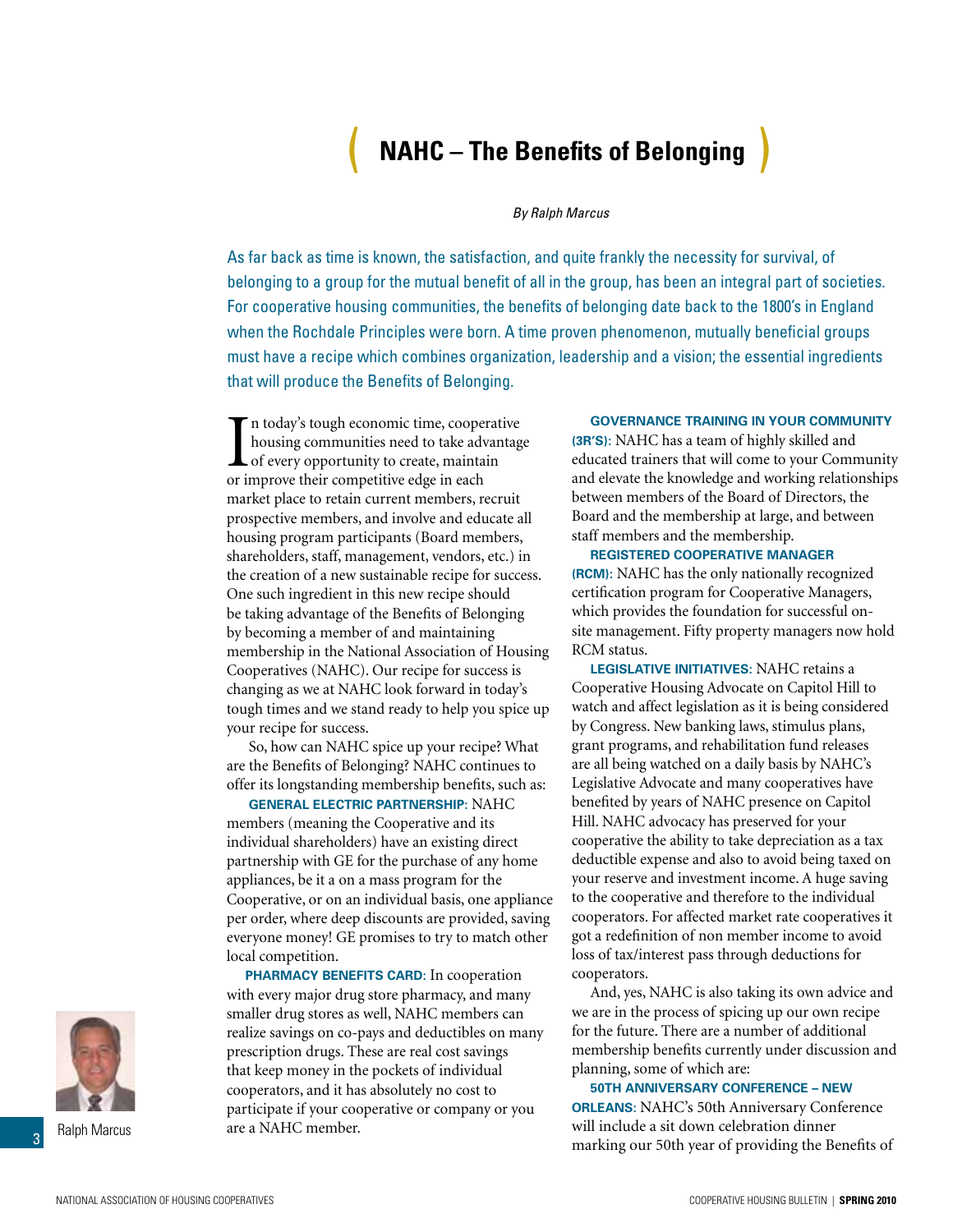Belonging to cooperatives across the country and will be held in walking distance of Bourbon Street. Come celebrate with us! It'll be an event you won't want to miss.

**Enhanced Cooperative Housing Bulletin (CHB):** A newly constituted Publications Committee is working hard on producing the CHB on no less than a quarterly basis and have it delivered electronically to as many email addresses you wish to provide.

**Enhanced Medical Benefits Card:** An enhancement to the Pharmacy Card, the Medical Benefits Card will include vision care, hearing care, dental care, and physician consulting services for a very low and reasonable monthly rate.

**Enhancement of the RCM Program:** As many as 15 new management disciplines are being added to the training program for Cooperative Housing Managers and electronic interactive writeboards are being developed to network

managers across the country.

**New and Improved Educational Sessions:**  While some of the fundamentally necessary training sessions will continue, topical sessions on "going green", financial planning in tough economic times, creative marketing strategies, and how to get free money from the government will be offered in New Orleans.

Yes, there are many Benefits of Belonging to NAHC. Together we educate housing leaders, owners and managers on how to become better organized and focused, we provide training on leadership skills, and help open the windows of tomorrow's vision, all of which build stronger cooperative communities. To consider joining NAHC, please visit our website at www.coophousing.org and [pull down a membership](http://www.coophousing.org/DisplayPage.aspx?id=180)  [application](http://www.coophousing.org/DisplayPage.aspx?id=180) form. Also, please send us your e-mail addresses so we can send you your electronic CHB each time its published. Finally, make sure we get to see you in New Orleans! **chb**

#### **Member Services Committee (MSC)**

The MSC is working on a program to generate revenue from advertising in the CHB and other venues. Linda Brockway, the Committee Chair has also recommended establishment of an "interactive newsletter" to promote discussion via emails among NAHC members interested in specific topics. Details are to be presented in a report to the June NAHC Board Meeting.

## **Governance and Strategic Planning Committee (GSPC)**

The GSPC is currently focusing efforts on reviewing the content and clarity of the recently tabled bylaw amendments and will be providing the Board of Directors with a recommendation for inclusion on the Agenda for this year's Annual Meeting during the New Orleans Annual Conference.

In conjunction with several other Committees, the GSPC has also begun discussions relative to strategically planning for the future of NAHC, including the expansion of desirable programs and services, increasing memberships and establishing additional industry partnerships.

All comments, questions and/or suggestions should be directed to Ralph J. Marcus, GSPC Chair at MarcusMgt@aol.com.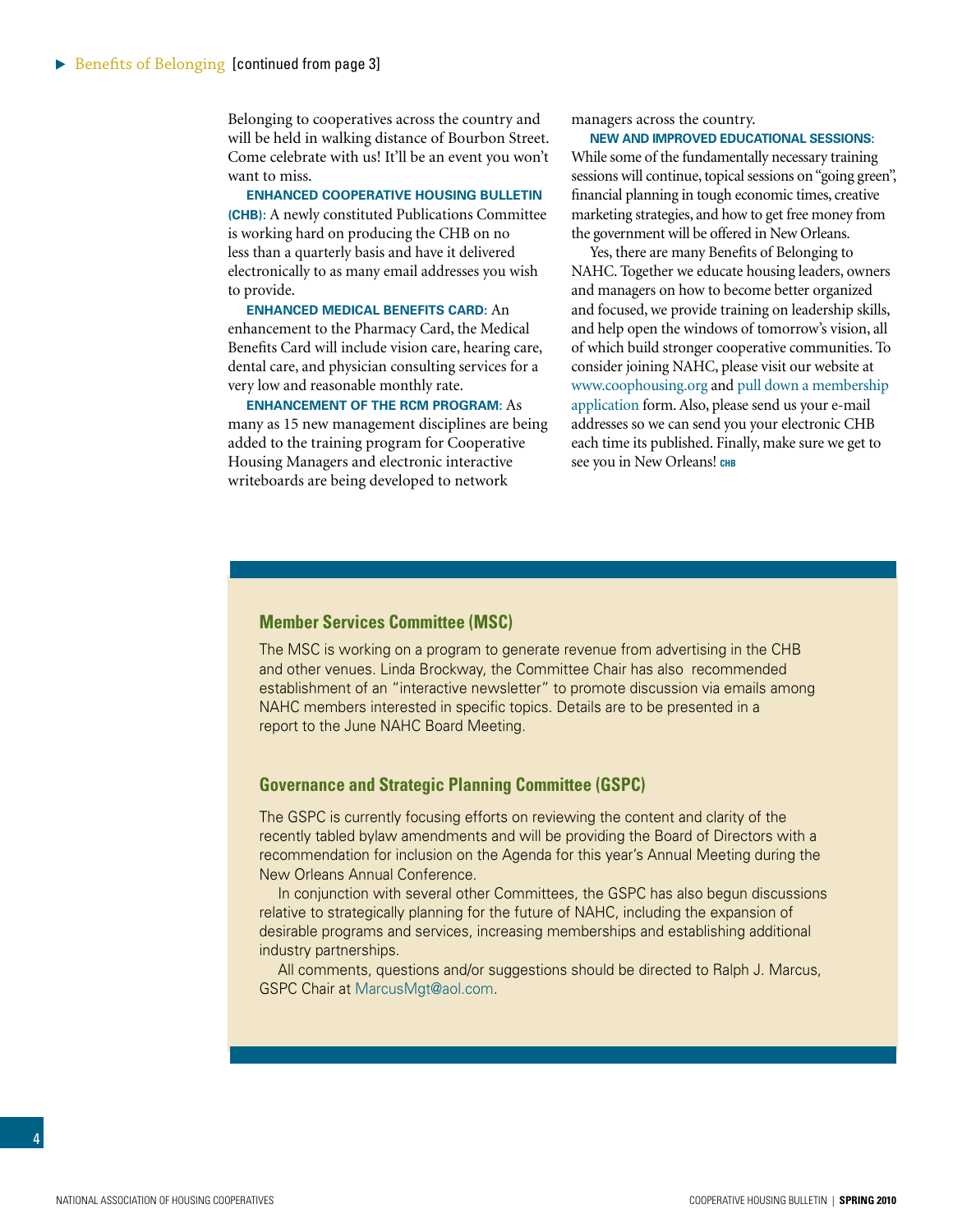## ( **Cooperative Activities** )

### *By Joel Welty*

**Are there many babies and infants in your co-op? Perhaps parents would like to have some help setting up a babysitting co-op, to give each other a break from time to time.**



Joel Welty first became involved with housing cooperatives in 1960 as sales manager for the conversion of rental townhouses to co-op housing. He served the Foundation for Cooperative Housing as director of property management, then as national information officer, conducting seminars for co-op leaders, and he has published scores of articles about housing co-ops.

<span id="page-4-0"></span>A mong the many advantages you enjoy as a<br>housing co-op member, your co-op's socia<br>suburbs you may not even know the name of those housing co-op member, your co-op's social programs rank high. In many ordinary suburbs, you may not even know the name of those folks living across the street from you. But in a housing co-op, chances are you've served with them on a committee, taken part in a discussion group with them, and displayed your costumed children together at the Halloween party.

Most co-ops have a meeting space of some sort, which can be a major asset for your neighborhood. Some co-ops have an Activities Coordinator, paid or volunteer, to encourage its use and make sure various events do not stumble across each other's toes. Most co-ops have an Activities Committee to run the various events and help members organize events they'd like to put on.

Co-ops across the country have an astonishing variety of activities for members, ranging from parties to support groups for various afflictions. Sometimes the board of directors will ask for specific activities, such as a Springtime party to follow the annual membership meeting. Or, the board may simply ask the activities committee to do what appeals to themselves. The committee should report its actions at each board meeting, and be alert for further board instructions.

Among the favorite parties are Hawaiian luaus, Halloween haunts, Fourth of July parades, and Winter singing. Did people enjoy the winter singing? Great! Organize them as a Co-op choir that meets every month. Did the children enjoy being costumed ghosts? Organize an on-going kids' drama group, to put on plays, in costumes, from time to time.

Anybody like to square dance in your co-op? Is your meeting space large enough to swing a dosee-do?

Are there many babies and infants in your co-op? Perhaps parents would like to have some help setting up a baby-sitting co-op, to give each other a break from time to time.

When the weather permits, perhaps a cooperative-wide yard sale would benefit those who find themselves with things they no longer use but are too valuable to throw away. They might even barter books they've finished reading for some Christmas decorations that have become boring to

original owners.

Many of us share afflictions and would like to be able to discuss them with other members similarly afflicted. People with diabetes face a severe discipline, and talking with other diabetics can help them keep the rules. People with high blood pressure can compare notes and gain reassurance by meeting with others to talk about it.

Trying to quit smoking? Good. Every month, commiserate with others in the grip of demon tobacco to make sure you don't light up absent mindedly.

Your teenager devoted to music you can't tolerate? Send her/him off to the community room, to wallow in that music with other teens—out of your hearing.

A lot of us who shared our lives with loves for many years now face an empty apartment. Getting together with others in regular meetings can provide a little relief for that emptiness. Any excuse will do, such as sharing the showing of a feature film rented from the video store, or exploring a National Geographic travelogue. Or, even better, picking a community improvement project, such as a soup kitchen.

Got sports fans among the members? Share the big game on television. Have members with oil paints and brushes that are hardening from never being used? Bring them together to challenge one another, and to paint each others' portraits. Expert bakers among your members? Hold a co-op bake-off with community leaders among the judges.

Kids in your co-op have bicycles? Invite your local Optimist Club to hold a bicycle safety day, which most of them love to do. Kids enjoy trick-or-treating the neighbors for treats; do it as a co-op sponsored event, with members alerted and watching out for the children's safety. Some particularly ambitious co-ops have day care programs operating within the co-op.

There is no end to the kinds of membership activities you can conduct within your co-op. I'd like to hear from you: tell me what you do in your co-op. Send me photographs and your comments on how your programs work for you. e-mail: jwelty@power-net.net. I'll be glad to hear from you. **chb**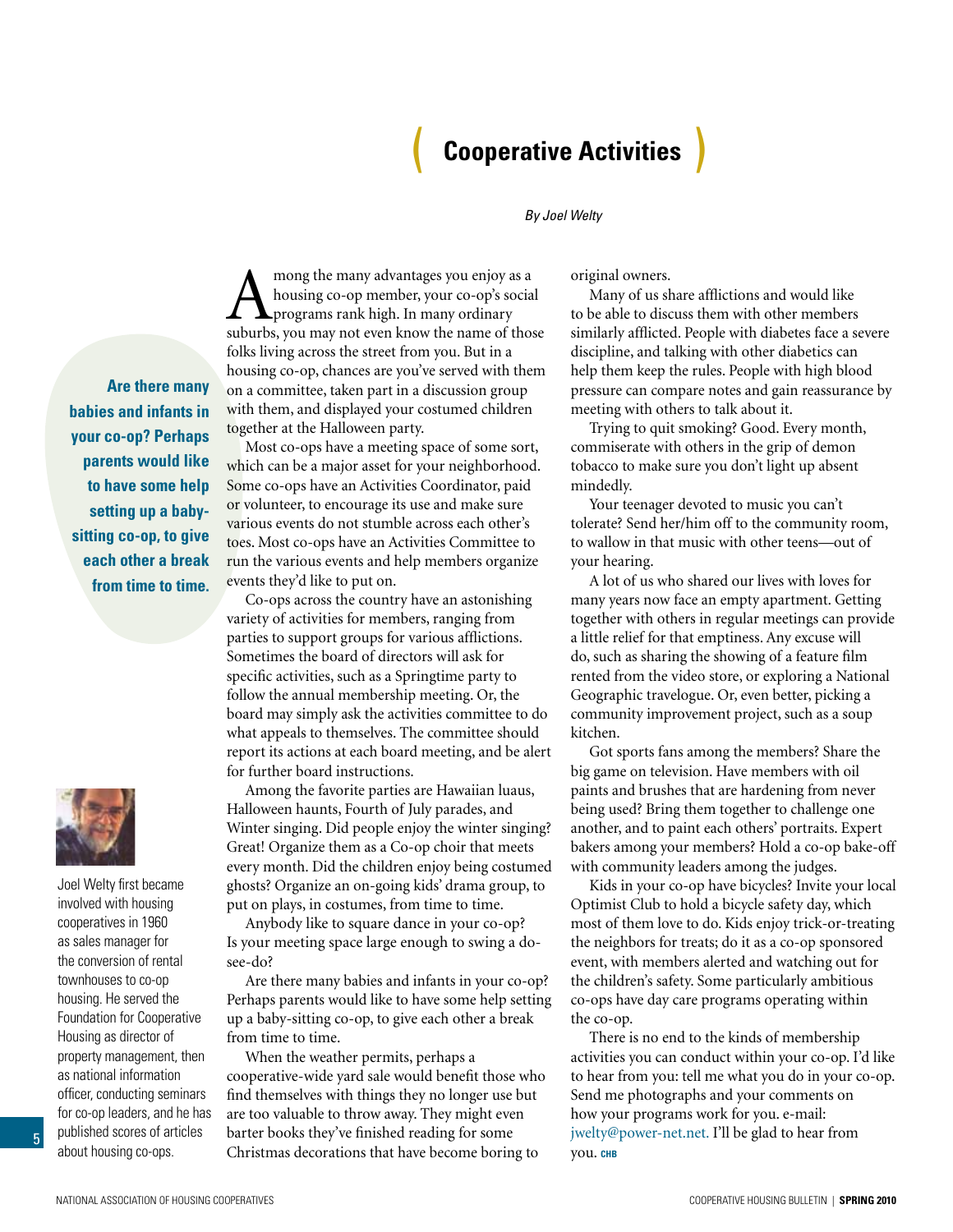## <span id="page-5-0"></span>**Schedule of Events**

## **Monday, September 20**

9:00 am –5:00 pm \* Registered Cooperative Manager Course, Part I

## **Tuesday, September 21**

9:00 am–5:00 pm \* Registered Cooperative Manager Course, Part II

## **Wednesday, September 22**

| $8:00$ am $-5:00$ pm                 | <b>Conference Registration</b>                                |
|--------------------------------------|---------------------------------------------------------------|
| 9:00 am-12:00 pm                     | *Registered Cooperative Manager<br>Program, Part III and Exam |
| $9:00$ am $-1:00$ pm                 | <b>NAHC Committee Meetings</b>                                |
| 10:30 $am-1:30$ pm                   | *New Orleans School of Cooking Tour                           |
| $12:00 \text{ pm} - 4:30 \text{ pm}$ | *Oak Alley Plantation Tour                                    |
| $1:00$ pm $-5:00$ pm                 | *Swamp & Bayou Tour                                           |
| $1:00$ pm $-5:00$ pm                 | <b>NAHC Board of Directors Meeting</b>                        |
| 4:00 pm-5:00 pm                      | <b>First Time Attendee Orientation</b>                        |
| $5:30$ pm $-7:00$ pm                 | <b>Opening Reception</b>                                      |

## **Thursday, September 23**

| $8:00$ am $-5:00$ pm | <b>Conference Registration</b>               |
|----------------------|----------------------------------------------|
| 8:00 am-5:00 pm      | <b>Exhibit Hall Open</b>                     |
| 9:00 am-10:30 am     | Opening General Session &<br>Keynote Speaker |
| 10:45 am-12:15 pm    | <b>Concurrent Breakout Sessions</b>          |
| 12:15 pm-2:15 pm     | World's Largest Mac & Cheese<br>Luncheon     |
| $2:30$ pm $-5:45$ pm | <b>Concurrent Breakout Sessions</b>          |

## **Friday, September 24**

| 8:00 am-5:00 pm       | <b>Conference Registration</b>      |
|-----------------------|-------------------------------------|
| 8:00 am-2:00 pm       | <b>Exhibit Hall Open</b>            |
| $9:00$ am $-12:15$ pm | <b>Concurrent Breakout Sessions</b> |
| 12:15 pm-1:45 pm      | Awards Luncheon++                   |
| 2:00 pm-5:15 pm       | <b>Concurrent Breakout Sessions</b> |
| $5:15$ pm $-6:00$ pm  | <b>Member Association Caucuses</b>  |
| 6:30 pm-10:00 pm      | 50th Anniversary Celebration        |

## **Saturday, September 25**

10:30 am–12:00 pm Annual Meeting of Members 12:00 pm–1:00 pm NAHC Board of Directors Meeting 1:30 pm–4:30 pm \*Hurricane Katrina Tour

*\*Separate Registration Fee Required*

6

++ See page 9 for information on nominating an individual or a cooperative.



## **Interested in Exhibiting?**

If your company is interested in Exhibiting or Sponsorship opportunities at the 50th Annual NAHC Conference, please contact Suzanne Egan at segan@bostrom.com or by calling 202-737-0797

the French Quarter and just a short walk to Bourbon Street. A limited number of guestrooms have been reserved at a discounted rate until Thursday, August 26, 2010. In order to receive this special rate, you must mention the National Association of Housing Cooperatives when making your reservation.

The following room rates are available for NAHC Attendee:

\$159 (Single) / \$179 (Double) – Main Level \$179 (Single) / \$199 (Double) – Club Level *\*additional state and local taxes not included*

After August 26, 2010, or once the block has been filled (whichever comes first), reservations will be accepted on a space and rate available basis. Also, once all main level rooms are reserved, club level rooms will be offered. To make reservations, call the Sheraton New Orleans at (888) 627-7033.

## **The World's Largest Mac & Cheese Luncheon**

Enjoy a serving of the World's Largest Mac & Cheese during our Thursday, September 23 lunch. NAHC, in cooperation with Cabot Creamery Cooperative and other partners, together create the "World's Largest Mac & Cheese" staging, as we strive to surpass the Guinness Book of World Records for the largest serving of Mac & Cheese.

NAHC members will enjoy a gourmet dish, highlighted by Vermont Cheddar Cheese from Cabot Creamery Cooperative's family farms. Renowned

Chef John Folse a former "National Chef of the Year" will prepare the record feast! Chef Folse is known for charitable endeavors such as leading a team that distributed more than 400 tons of food to areas shelters in the aftermath of Hurricane's Katrina and Gustav.

Partners for the lunch include:

- Cabot Creamery Cooperative
- National Cooperative Business Association
- Chef John Folse & Company
- Harrah's New Orleans

Beneficiaries for the lunch include:

- New Orleans Habitat for Humanity
- The Magnolia School: campuses in the New Orleans area who work with mentally challenged adults
- New Orleans area Food Banks

Remember your apparel for the Strut Your Stuff: Co-op Pride display during Thursday's Luncheon!

**Questions? Contact NAHC at (202) 737-0797 or info@nahc.coop**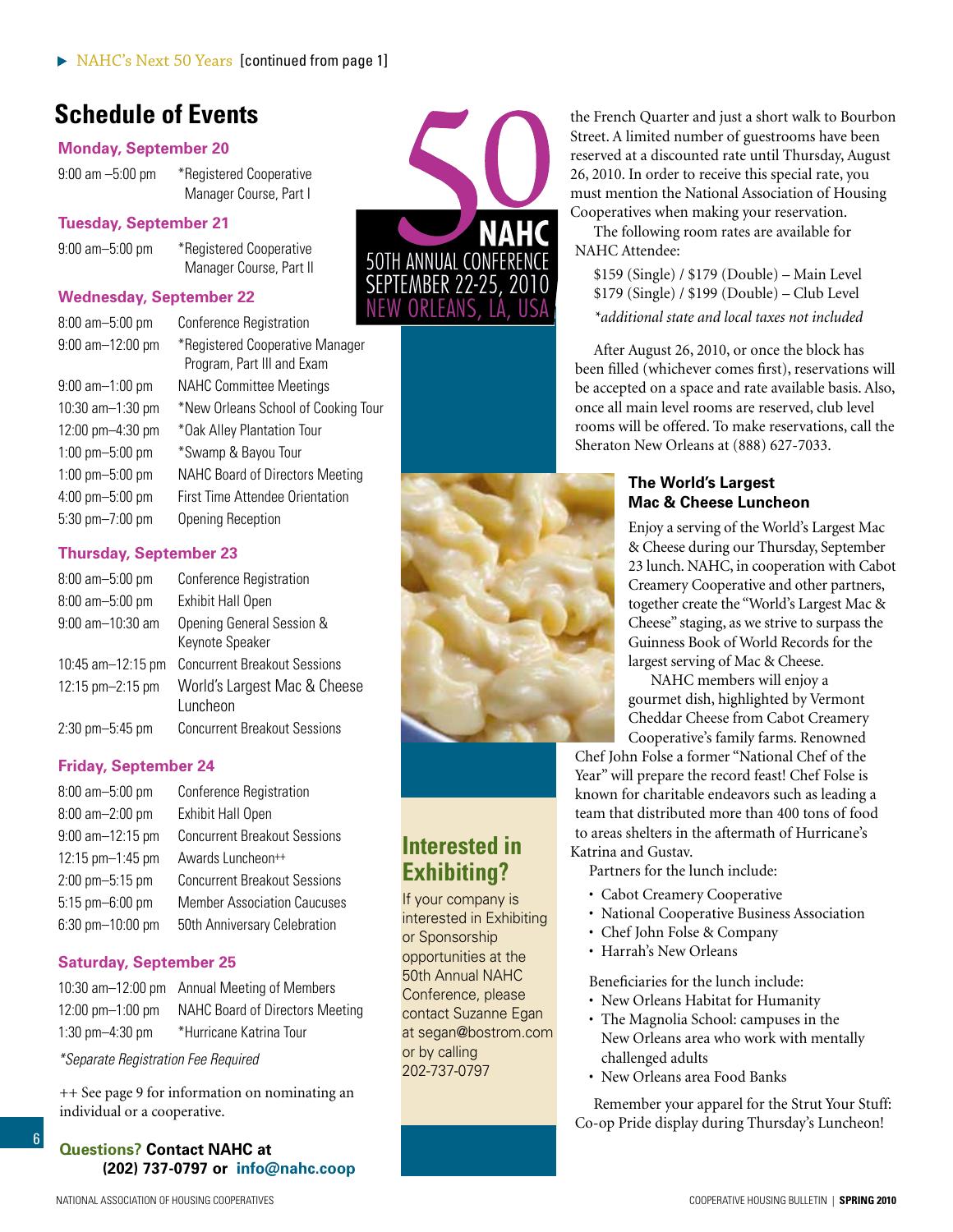## <span id="page-6-0"></span>New in 2010

**Two registration incentives are offered this year:** 

**1. Tiered Pricing:**  Register by June 4 for the best rates!

**2. Rebates** for **Cooperatives** who bring more than 4 attendees

## **Tiered Pricing Register by June 4:**

First attendee: \$725, additional attendees: \$650

**Register by July 9:**  First attendee: \$800, additional attendees: \$725

**Register after July 9:**  First attendee: \$825, additional attendees: \$750

### **Rebates**

Cooperatives who register more than four (4) attendees will receive a \$50 rebate per attendee for each attendee beyond the fourth paid registration. Rebates will be processed following the conference.

## **50th Anniversary Celebration**

Celebrate the 50 years of the National Association of Housing Cooperatives New Orleans style on Friday, September 24. Experience a taste of New Orleans food and music as we toast the National Association of Housing Cooperatives along with your fellow cooperators! Plan on

celebrating with local style by wearing a Mardi Gras mask for the party! Bring your own or visit the nearby Bourbon Street French Quarter shops for some true local flavor. Cocktail attire.

## **Transportation**

The closest airport to The Sheraton New Orleans is Louis Armstrong New Orleans International Airport (MSY) which is located approximately fifteen miles from the hotel. Taxis are available outside the airport with a fee of approximately \$33.00 one-way.

Airport Shuttle New Orleans offers transportation service from Louis Armstrong New Orleans International Airport and cost \$20.00 one way or \$38.00 round-trip. Advanced reservations are not required but are recommended and can be made by calling 504-522-3500 or by visiting www. airportshuttleneworleans.com.

## **NAHC Member Airlines Discount Available**

NAHC has partnered with American Airlines to provide our attendees a 5% discount for our New Orleans conference. The valid travel dates for this discount are September 17-30, 2010. You can easily access American Airline's fares and apply this discount by going to www.aa.com to book your flight. Place the Promotion Code listed below in the promotion code box and your discount will be calculated automatically. This special discount is valid off any applicable published fares listed for American Airlines, American Eagle, and American Connection. International originating guests will need to contact your local reservation number and refer to the Promotion Code. Online Promotion Code: 1790AK

You may also call 1-800-433-1790 to book your flights, referring to the Authorization Number below when you call. Please note there is a reservation service charge for all tickets issued by phone. Authorization Number when booking via phone: A1790AK

*Please use our preferred partner, American Airlines when you can because of the benefits provided to you as a traveler and to NAHC for extended partner value.*



## **NAHC Member Car Rental Discount Available**

NAHC has also partnered with Avis Rent A Car for our members to receive the best possible car rental rates available.

Call Avis directly at 1-888- 754-8878 and use Avis Worldwide Discount (AWD) number J991675 to receive a quote for you rental car needs.

## **Dress**

Casual attire is appropriate for all meetings and tours. Friday's Anniversary Celebration is cocktail attire. Remember your apparel for the Strut Your Stuff: Co-op Pride Luncheon. The outdoor temperature and meeting rooms may vary. We strongly recommend bringing a sweater or light jacket. The average September temperatures for New Orleans are in the mid 80's F during the day and the low 70's F in the evenings.

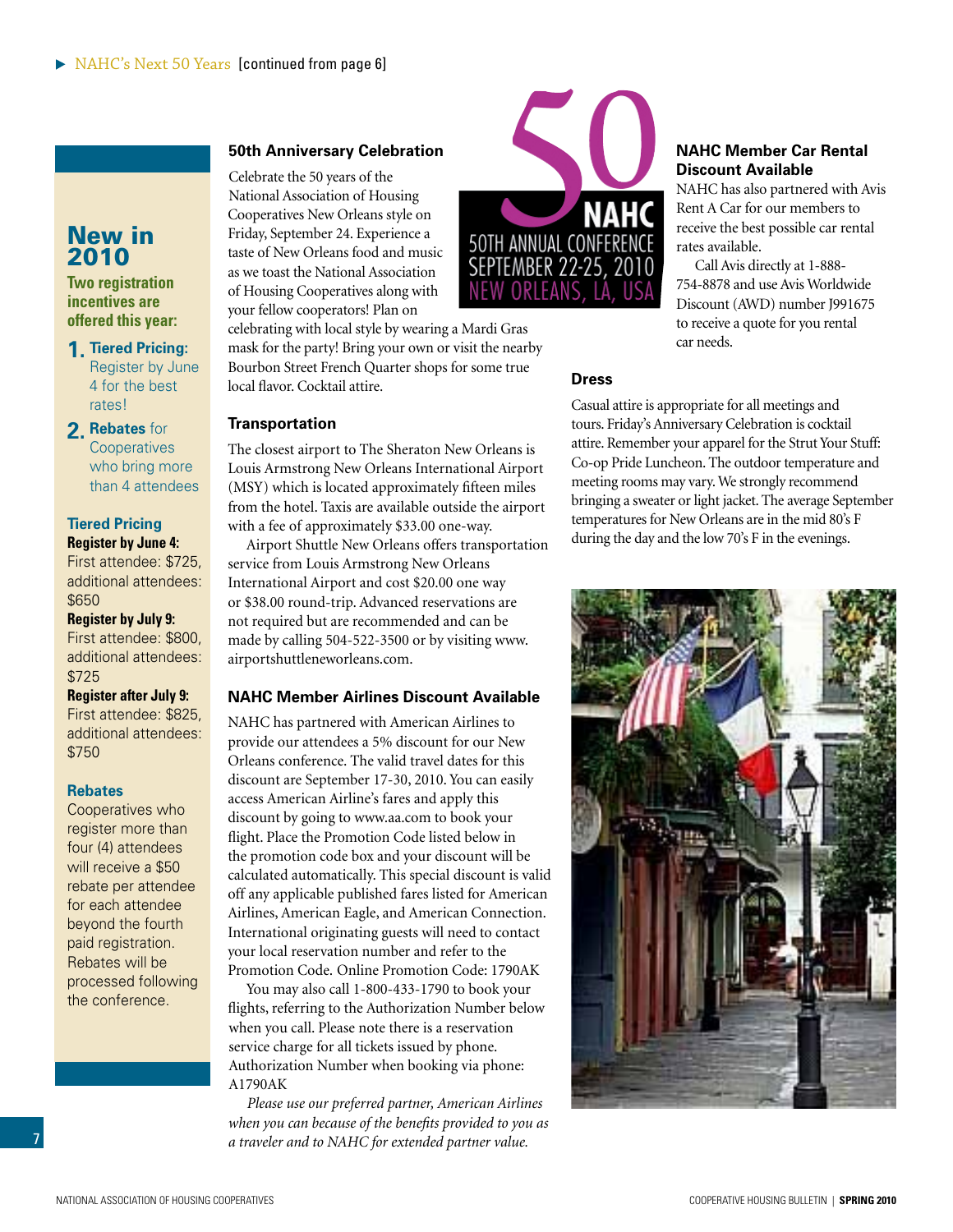

## **Tours**

## **New Orleans School of Cooking Tour**

*Wednesday, Sept. 22, 10:30 a.m. – 1:30 p.m.*

Take a short walk thru the French Quarter to the New Orleans School of Cooking. At the New Orleans School of Cooking you will learn the basics of Louisiana cooking as you watch the chefs prepare your lunch. You will also hear the history and trivia of the meals that you will be eating. Fee includes cooking demonstration and lunch. Please note, you will be required to walk to and from the school which should take about 10 to 15 minutes each way.



## **Oak Alley Plantation Tour** *Wednesday, Sept. 22*, *12:00 p.m. – 4:30 p.m.*

Built in 1839, Oak Alley Plantation is one of the most recognizable plantations ever and has been used in many movies and television productions. The plantation is famous for the ¼ mile long alley of 28, 250 year old, Oak Trees. Your guided tour will reveal the fascinating stories of the home and its history. You will also have time to visit the plantation gift shop, or purchase a snack, salad or sandwich in the Café & Ice Cream Parlor (Cost is not included in tour price). Fee includes tour and roundtrip transportation.



## **Swamp & Bayou Tour** *Wednesday, Sept. 22*, *1:00 p.m. – 5:00 p.m.*

This tour includes a boat trip into the Louisiana Swamps & Bayous in a custom built swamp boat. Guides will reveal the mysteries of the swamps and bayous. Observe the nesting grounds of alligators, egrets, raccoons, nutria, and many species of snakes. You will also learn why the wetlands are disappearing and the efforts being used to correct the damage and restore this vital habitat. Snacks, sandwiches & refreshments are available for purchase (cost is not included in tour price). Fee includes tour and roundtrip transportation.

## **Hurricane Katrina Tour**

*Saturday, Sept. 25*, *1:30 p.m. – 4:30 p.m.*

Hurricane Katrina was the most devastating natural – and man-made – disaster in the United States. The tour will give a "local's" chronology of events leading up to Hurricane Katrina and the days immediately following the disaster. The tour will travel through neighborhoods including Lakeview, Gentilly, New Orleans East, St. Bernard, and the Ninth Ward. You will also see an actual levee that "breached." You will learn about the history of the city and also the "rebirth" of New Orleans after Hurricane Katrina. Fee includes bus tour. **chb**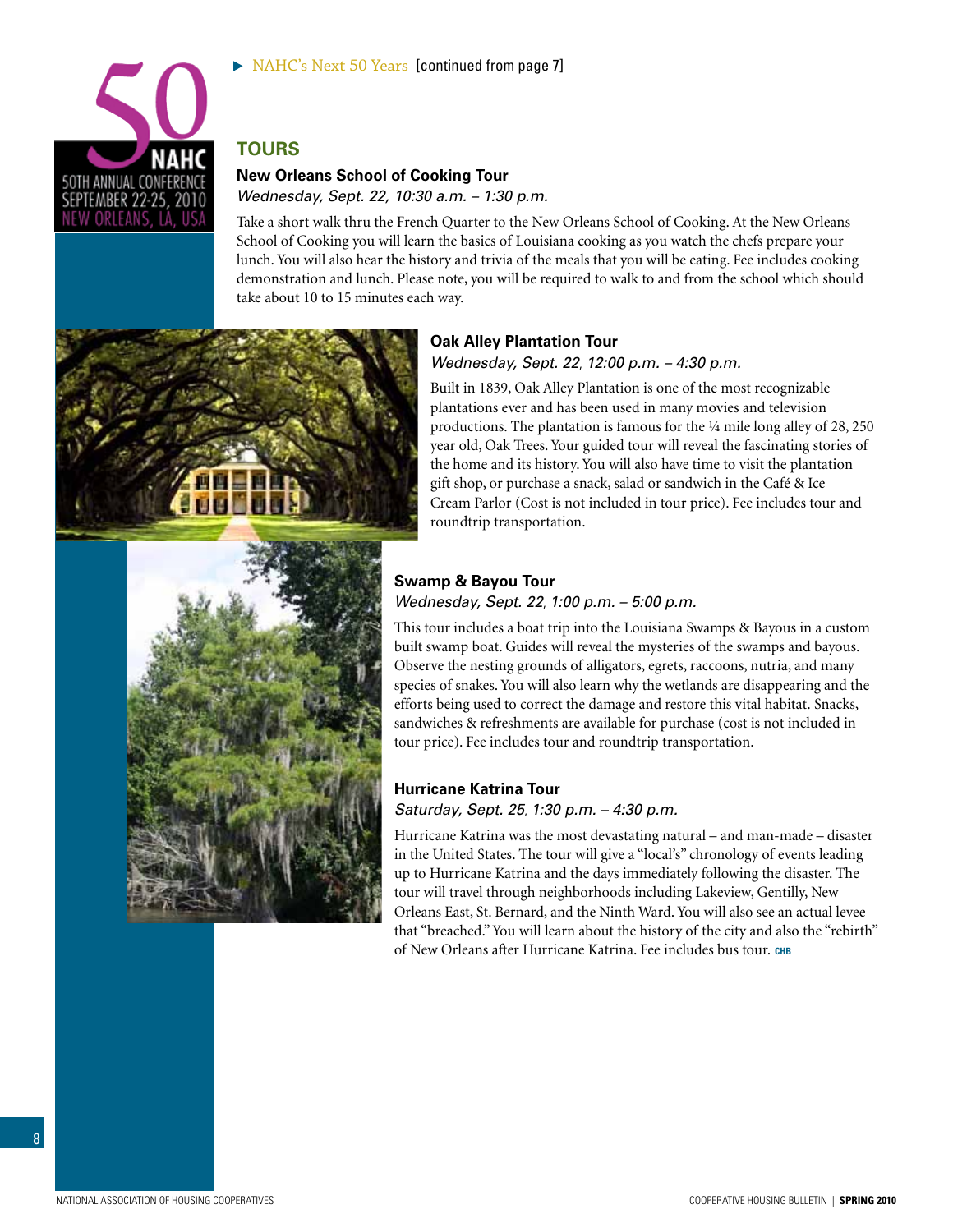## <span id="page-8-0"></span> **National Association of Housing Cooperatives Awards Welcomes Award Nominations**

Each year, the National Association of Housing Cooperatives presents several awards at the Award Banquet, which will be held Friday, September 24 at 12:15 p.m. at the 50th Anniversary Conference in New Orleans. Three awards will be presented: The **Jerry Voorhis Award,** the **Cooperative Star Award** and the **Distinguished Service Award.** We welcome your applications for these awards.

### **The Jerry Voorhis Award**

The NAHC Board established the Jerry Voorhis Award in 1984 in memory of Jerry Voorhis, widely regarded as the principal founding father of NAHC. A man of impeccable integrity, he believed in and did his best to teach, apply and widen the use of basic cooperative principles.

The award was conceived as an annual lifetime achievement award. The plaque simply states "The National Association of Housing Cooperatives hereby recognizes the lifelong contribution of (name) to Cooperative Housing (date).

Candidates considered each year are nominated by the Membership Service Committee, NAHC members, or members of the NAHC Board. Selections have been made with attention to the following aspects of "lifetime contributions":

### **Selection Criteria**

• Long term commitment to and consistent application of the basic Rochdale principles and practices as applied to housing cooperatives-these were included in the original Bylaws, and continue to be an NAHC bylaw feature.

• Steadfast commitment to quality of cooperatives-in recognition that partial or opportunistic application of Rochdale principles and standards and the acceptance of expedient compromises is a prescription for ultimate disaster.

• Significant candidate activity on a leadership level in both the theory and practice of cooperative housing – either or both on the national organization level and in their home community(s).

Actual experience by candidate in living and working in a housing cooperative.

Agree that all application materials become the property of the National Association of Housing Cooperatives and may be used in print and other media.

Nominations for the Voorhis award are made by submitting a 250 word essay detailing why the nominee should receive the award. Nominations must be submitted by June 30. Nominations for the Jerry Voorhis Award should be directed to Ms. Linda Brockway, Committee Chair of Member Service Committee via email: ljbecho@aol.com.

#### **Cooperative Star Program**

The Cooperative Star program recognizes housing cooperatives that demonstrate sound leadership, management, and housing value for their members and have systems in place to assure prudent preservation of their members' interests.

Eligible candidates are housing cooperatives that honor the basic principles of cooperative housing, certify that systems are in place to provide safe, sound, and valuable housing for their members, and certify that systems are in place to protect the interests of their members.

This is a competitive award, and only one applicant will be selected by an appointed NAHC sub-committee to receive the *Cooperative Star* award from the applications that are submitted. You will receive a wall plaque suitable for display, one free registration to the NAHC Annual Conference for a representative from your cooperative, and your community will be recognized during the awards luncheon at the annual conference of the National Association of Housing Cooperatives.

#### **SELECTION CRITERIA**

An applicant must:

- Be a cooperative member in good standing of the NAHC.
- Pay the required application fee of \$50.00.
- **Demonstrate exemplary success in cooperative** housing.
- Agree that all application materials become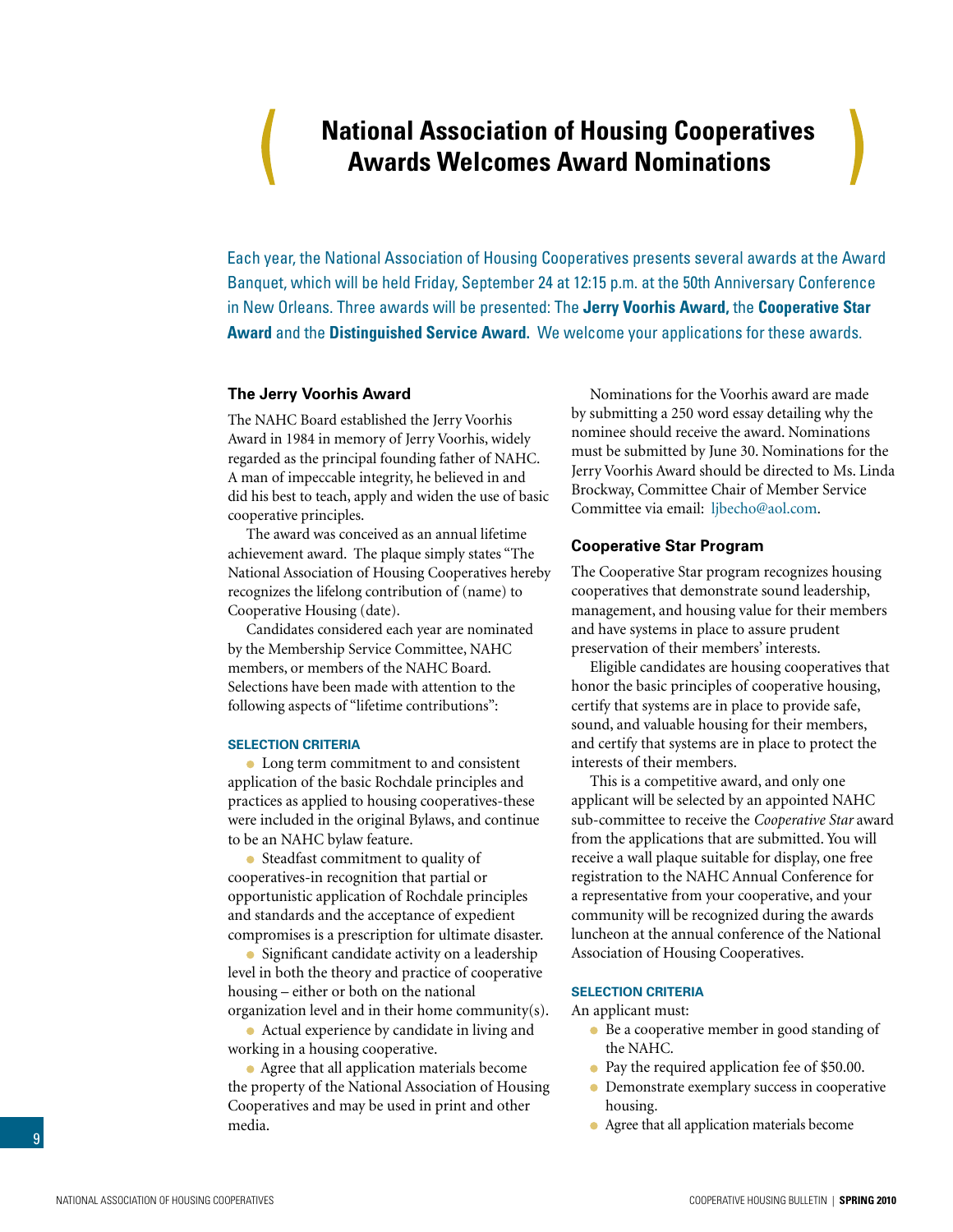the property of the National Association of Housing Cooperatives and may be used in print and other media.

• Submit a 250 word essay detailing why your Cooperative should win the award.

Applications for designation as a Cooperative Star community should be submitted to the National Association of Housing Cooperatives via email at segan@bostrom.com. The completed applications must be received by June 30.

### **Distinguished Service Award**

The Distinguished Service Award is given to recognize outstanding service to cooperative housing. It recognizes the achievement and contribution of a cooperative member who assisted a cooperative or association of cooperatives to better serve its members.

Nominees may be an individual cooperator, professional member, or cooperative who deserves recognition from the National Association of Housing Cooperatives for their commitment to cooperative housing and their efforts on behalf of a housing cooperative or association of cooperative.

This is a competitive award, and only one applicant will be selected by an appointed NAHC sub-committee to receive the Distinguished Service Award from the applications that are submitted. You will receive a wall plaque suitable for display, and will be recognized during the awards luncheon at the annual conference of the National Association of Housing Cooperatives.

#### **SELECTION CRITERIA**

An applicant must:

● Be nominated by an NAHC member cooperative, association of cooperatives, or professional member.

**• Demonstrate exemplary achievement on** behalf of a housing cooperative or association of cooperatives.

Nominees may be a cooperator, or professional member, whose work on behalf of the cooperative deserves recognition.

• Agree that all application materials become the property of the National Association of Housing Cooperatives and may be used in print and other media.

• Pay the required application fee of \$50.00.

Applications for designation as a Distinguished Service community should be submitted to the National Association of Housing Cooperatives via email at segan@bostrom.com. The completed applications must be received by June 30. CHB

Visit the [NAHC website](www.nahc.coop) to download the applications, noting the June 30 deadline. Nominations for the Jerry Voorhis Award should be directed to Ms. Linda Brockway, Committee Chair of Member Service Committee through her email at ljbecho@aol.com. Nominations for the Cooperative Star Program and the Distinguished Service Award should be directed to NAHC Executive Director Suzanne Egan at segan@bostrom.com.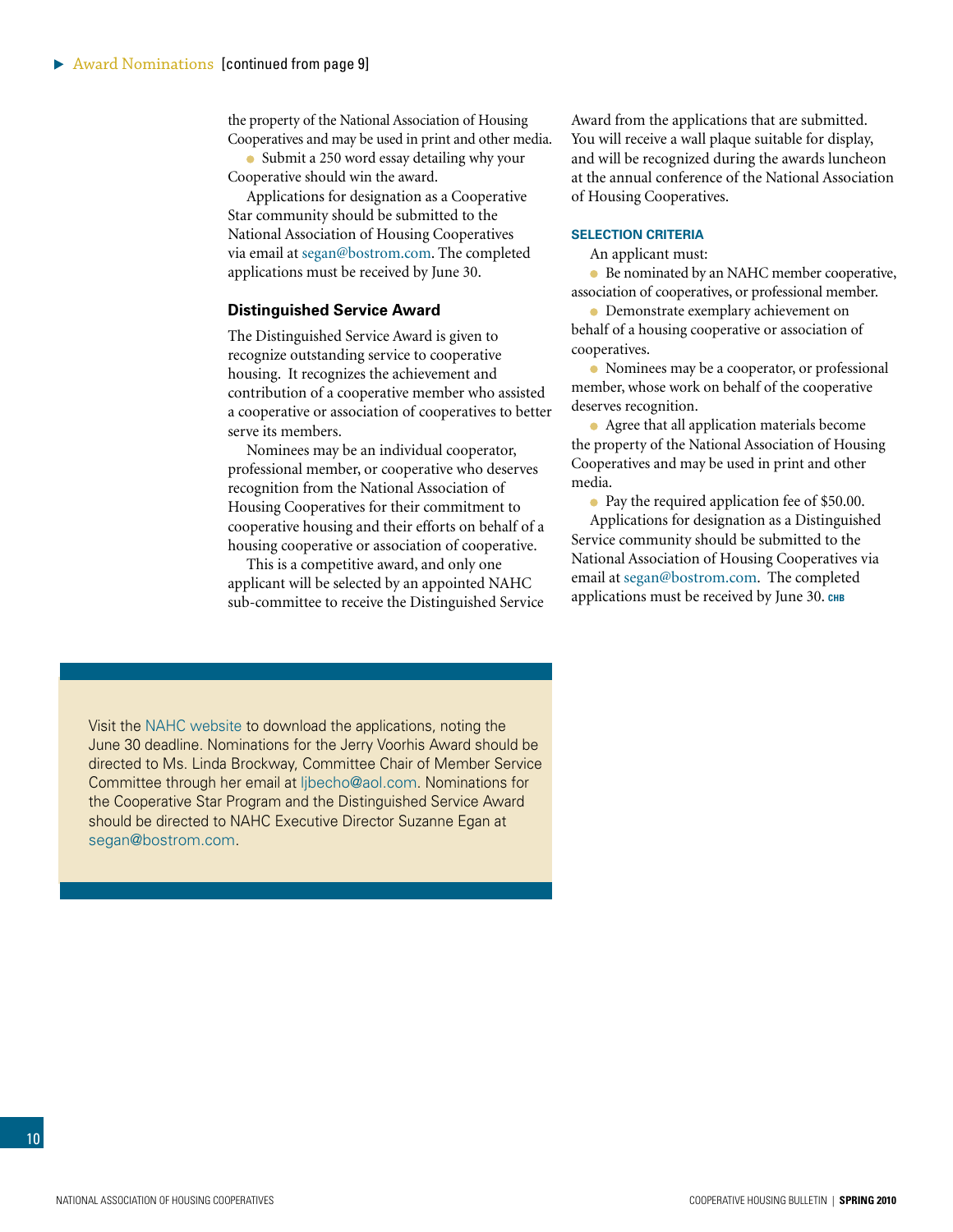## ( **Nassau Gardens Cooperative** )

*By Margaret Nolan Mullinix*

<span id="page-10-0"></span>Nassau Gardens Cooperative Housing Association is a 204 garden-style apartment co-op with an Olympic-size swimming pool, a clubhouse, children's playground, and basketball court on 18 acres of rolling hillside in Norwood, Massachusetts.



**A** fter 11 years as a rental, Nassau Gardens<br>went bankrupt in 1978, so HUD put the<br>of the residents signed and submitted a petition went bankrupt in 1978, so HUD put the development into receivership. After most of the residents signed and submitted a petition to HUD asking they be given an opportunity to buy and own the property, HUD agreed to a conversion under provisions of Section 213 of the National Housing Act. Eight months later, title passed to the new tenant sponsored Nassau Gardens Cooperative on October 1, 1979. Roger Willcox and James Dancy helped write the necessary documents and assisted in getting us organized. Jim Dancy's TechniCo-op, of Connecticut, became our management company for the next two decades. During that time, Nassau Gardens was kept very affordable, with only minimal occupancy charge increases and limited capital improvements.

Pegg Mullinix is Editor of *The Community Voice*, Nassau Garden's Monthly Newsletter and president of the Cooperative's Board of Directors.

11

Turmoil and divisiveness hit our community in the mid 1980s because several members wanted to convert to condominiums. HUD pointed out that we were bound by a Housing Assistance Program (HAP) contract with HUD, and we were obligated

to fill 51 of our apartments with Section 8 members before we would be free to "go condominium." That contract was part of the original mortgage with the builder of Nassau Gardens and was transferred as part of the conversion to a cooperative, but not actively implemented by the new cooperative, although 20 of our members were subsidized by Section 8. The HAP contract with HUD ended in 1996. We did not choose to renew it.

At the same time the membership voted to remove the limited equity status, and created a committee to study market rate options, but discovered that the vote required approval of the Secretary of the Commonwealth of Massachusetts. If we want to revisit this issue, we would have to have another membership vote. That has not been done as of 2010 and we remain a limited equity cooperative.

In 1998, the Board wanted a management company located closer to the Co-op, and we chose a Boston-based firm. Over the next three and a half years the membership became increasingly discontented, complaining about management, and attending Board meetings to express their dissatisfaction, but the Board continued to support the management company. Some members sought Roger Willcox's counsel and were given the following advice: "To effect change you need to become a Director on the Board." Instead in February the dissidents submitted a petition to the Board requesting the Board fire the management company. In July, the Board conducted a survey of members' opinions, producing responses from one hundred and forty-eight members, all but one demanded the expulsion of the management company. The only result was that the property manager resigned and the Board continued to support the company and ignore the membership. Members were still unhappy.

Finally we took Roger Willcox's advice and several of us ran for the Board, and won! Not enough new directors won to change the vote on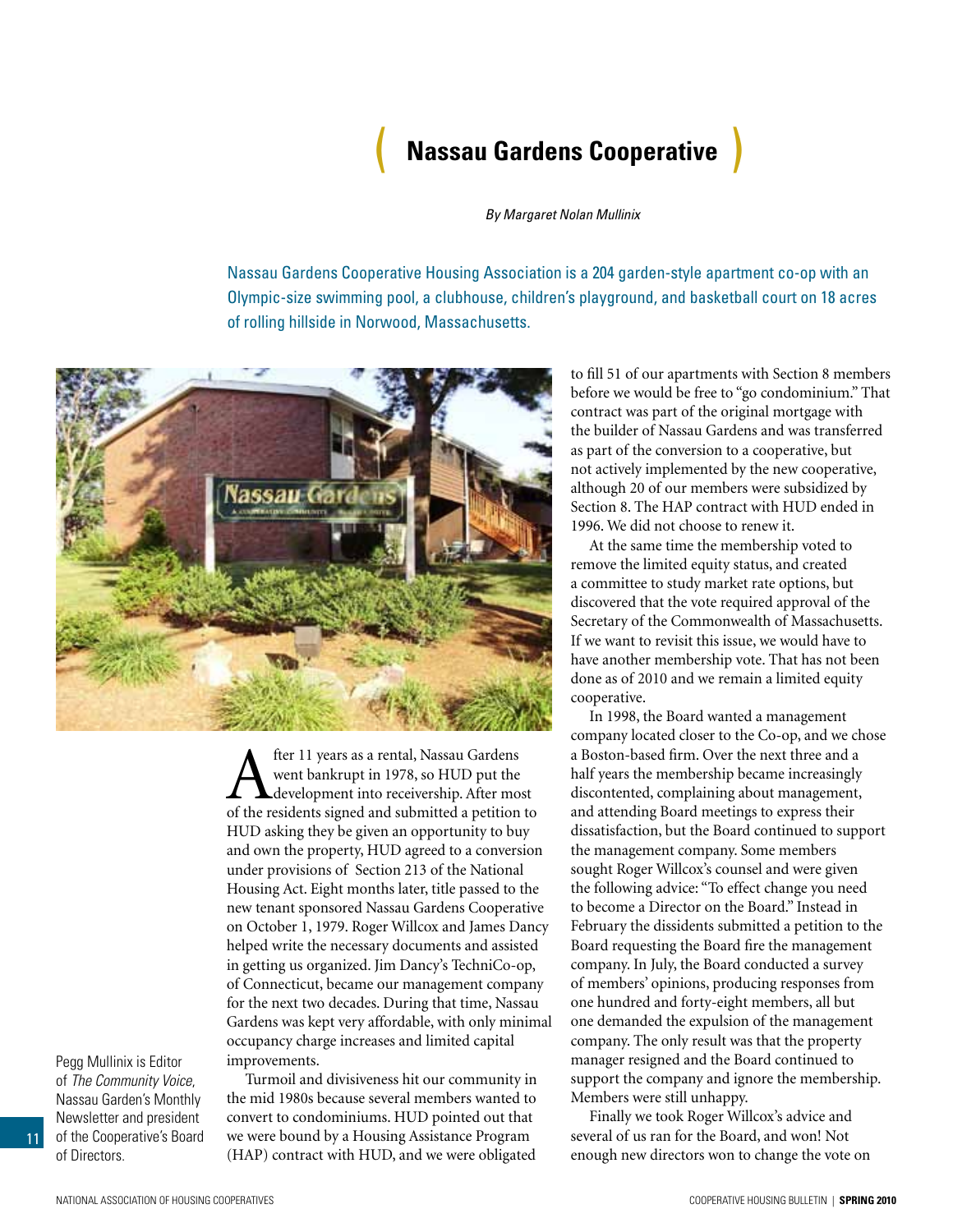<span id="page-11-0"></span>management. However, when the management company hired a consultant to replace the Property Manager, they billed Nassau Gardens for her salary and travel expense, contrary to our management contract. This violation was brought to our attention by a newly elected Director. We apprised HUD of the violation, and following some exchange of correspondence, the company gave us their threemonth resignation notice.

At the end of their tenure, that management company left our property in very poor condition both physically and financially.

#### **New Management**

The next management company was headquartered close by and assured us in interviews that they worked with cooperatives all the time and knew exactly what was needed. This company and its personnel were insensitive, incompetent, and arrogant. All work on the property was done by "favored" contractors whose work was shoddy at best. The two-person maintenance staff drove around drinking coffee and making a mess of whatever they touched. The primary goal of the majority of the Board and the new management was to negotiate a six million dollar mortgage, the terms of which were untenable. Had we not had one thinking person on the Board—a long-time Clerk, Carolyn Thompson—who insisted on conditions being attached to the activating of the "approved" contract—we would no longer be an affordable cooperative. Actually, we probably would no longer be a cooperative. The primary condition that put us all on alert was not that our \$3.1 Million dollar mortgage would be paid off and we would no

**Nassau Gardens Co-op swimming pool with its community building and offices in the background.**



longer be HUD insured. The shocker was that the \$3 Million dollars in Capital Improvements had to be spent within an 18-month period. Our complex would have become a construction site and based on the present management company then, the contractors would not be 5-star companies.

The conditions attached to the Board's motion were not met. The management company gave us a 30-day notice and the Board President resigned in June 2004. We were saved by an old friend, Techni-Coop!

We immediately contacted TechniCo-op (TCI) in Connecticut and they responded at once, providing support and assistance with the transition. The exiting big management company left our property in deplorable condition; left our reserve account at about \$100K; and left us with \$130K in unpaid bills.

The first important hurdle we faced was how to pay our bills. Our dedicated Finance Committee headed by the very talented Kent Lawson—prepared our budget. Unfortunately, our only choice was to increase the carrying charges by \$100 a month, fully supported by the membership. We had kept our membership informed of everything that was happening through notices and newsletter. When it finally came down to this very large increase, they knew it was the right thing to do to save our cooperative and to put it back on the road to financial health.

We were lucky; two of our current employees stepped into our lives. TCI interviewed and negotiated contracts with Robert Egan, our current Property Manager, and James Dickson, our Superintendent of Maintenance. The remainder of the staff has taken us awhile to develop but, again, we hit pay dirt with our latest maintenance mechanics (2) and our Senior Administrative Assistant.

During TCI's time (June 2004 – September 2005), several things were taking place. Our Capital Needs Assessment Committee (CNA) met and decided that their committee members' experience and background could, in fact, enable them to put together their own Capital Needs Assessment Plan without the expense of hiring an engineering company and we did just that.

Our CNA Plan has proven to be the backbone of our capital improvements and financial planning. We continually update this report based on whatever issues have arisen since the previous version. For instance, In November of 2006, we had to face the harsh reality that in order to get property insurance at an affordable rate, we would have to address the aluminum wiring. This meant that we had to reprioritize our Capital Improvements and amend our CNA Plan.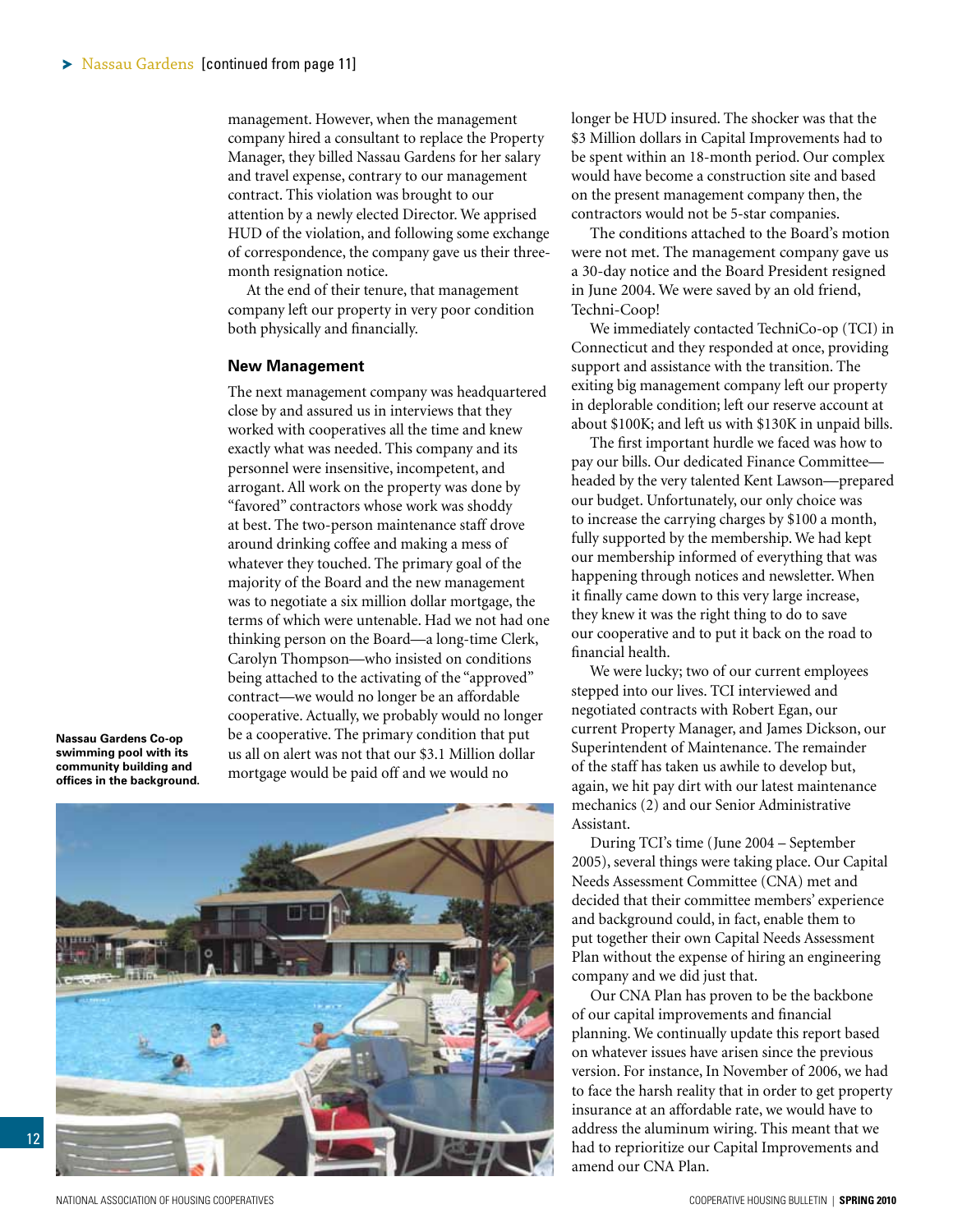<span id="page-12-0"></span>After investigating our options, we prepared specifications, issued requests for proposals— RFPs—and reviewed the responses. In the end, we chose an electrical company that was knowledgeable and certified to retrofit our aluminum wiring with the Consumer Product Safety Commissionapproved method of cold welding copper wire to aluminum wire at outlets and switches in order to reduce the risk of fire. That project would be completed in phases over a three (3) year period; i.e., two buildings a year. This plan was acceptable to the insurance company and in 2007 we completed Phase I. We also faced the fact that the possibility of TCI being approved by HUD Boston was not going to happen. Therefore, we had to move forward without them. TCI did not leave us high and dry but rather promised to stay with us until we found another company.

**In September of 2005, TCI said goodbye to Nassau Gardens Cooperative, Maloney Properties came on board, and we began in earnest to pursue self-management.** 

During this time, the Board talked about being self-managed. The general consensus was that it would not and could not happen. After much discussion, we decided to try this approach. What could we lose? All that could happen was that HUD would say "no." On the other hand, if we really did a good job, they may very well say "yes."

#### **Self-Management as Our Goal. . .**

We prepared an RFP, sent it out to six management/ financial organizations, and received four responses. All four basically said "We are willing to give it a try but we are not sure that it will be accepted because as far as they knew it had not been done before." We assured them that we too had the same feelings but since our intrepid attitude had gotten us this far, we were willing to go right through that "No Admittance" door. What we were asking these organizations to do was to provide oversight and reporting of our finances, as well as giving us professional advice when requested. From our side, all financial work would be done in our office (Accounts Receivables, Accounts Payable, signing of checks, management of bank accounts, etc.) and that data would be sent to their office via whatever computer software (email and fax) that they were presently using. All decisions concerning the management of the cooperative would be done by the nine-person Board of Directors.

It was a difficult choice because all candidates were excellent. We chose Maloney Properties out of Wellesley, Massachusetts. It has proven to be a very good choice.

In September of 2005, TCI said goodbye to Nassau Gardens Cooperative, Maloney Properties came on board, and we began in earnest to

pursue self-management. Immediately, together we prepared a letter to HUD for approval of the Financial/Advisory contract, along with our "plea" for self-management. HUD responded by requesting a list of documents. That "3-ring 3-inch binder" of documents was assembled with the assistance of Maloney and was submitted to HUD.

In January of 2006, HUD gave us a one-year temporary approval to self-manage with Maloney as our financial/advisory partner.

When we prepared the budget for 2006-2007, it became clear that we needed to find a solution to the cost of capital improvements needed at our 35 year old property. How could we pay for these upgrades and rehabs? The Finance Committee decided to explore the refinance option. Investigating both HUD insured mortgages and conventional mortgages, we determined that the requirements were too confining and there was a strong possibility that our carrying charges would increase substantially. Again, our intrepid spirit said "there has got to be a better way" that will keep us affordable, viable and a happy cooperative.

We created THE TEN YEAR PLAN! Our Treasurer and Chair of the Finance Committee, Kent Lawson, submitted a ten-year plan that would address our capital improvements, the CNA plan, and our continuation as an "affordable cooperative." That Ten-Year Plan calls for increasing the carrying charges at the rate of \$30 a month each October 1st for the next ten years; completion of major renovations and replacements in accordance with our short-term and long-range plans. The Board approved the Ten-Year Plan as part of the 2006-2007 Budget and we submitted both to HUD.

By the time we completed our second year of that increase, our membership was satisfied that this was the right approach to improving and maintaining Nassau Gardens Cooperative.

 In January of 2007, HUD gave its approval for permanent self-management with the caveat that we continue to meet all requirements.

#### **Progress**

As of October, 2007, we had met all the requirements and more. Our property has never looked so good. We had ...

- a) replaced boilers in 90 apartments;
- b) completed Phase I of the electrical retrofitting;
- c) installed smoke/carbon monoxide alarms in all apartments;
- d) restored our landscape (grass, trees, bushes, etc.) to better than it has ever been;
- e) inspected all apartments and created a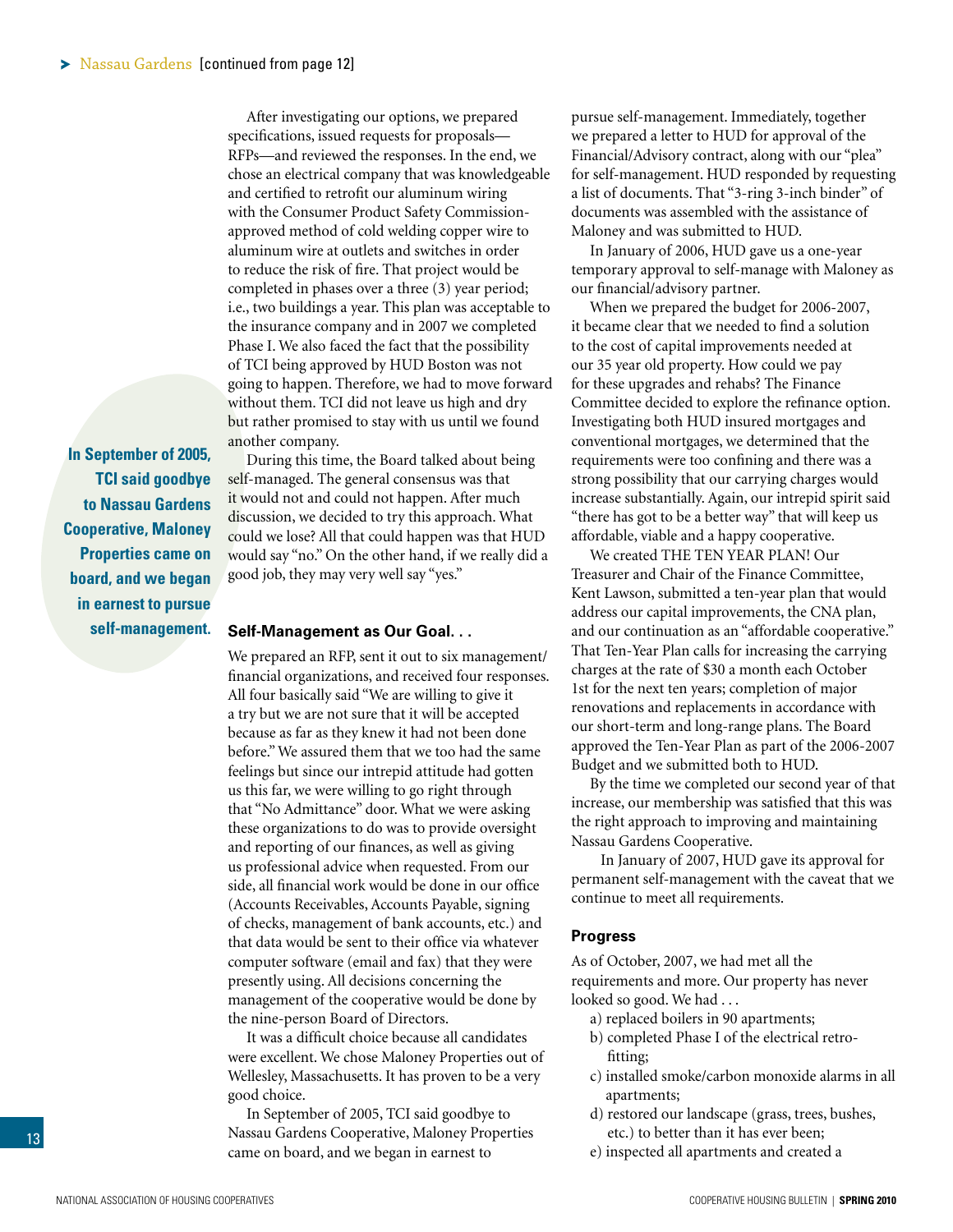<span id="page-13-0"></span>maintenance database to contain information gathered;

- f) established a Standards & Inspections Committee that will oversee all inspections (annual, exit and entry, and in-house transfers), as well as recommend standards to the BOD for maintaining conditions of apartments, etc.
- g) Rehab piping and equipment at pool (done by our own maintenance staff) and adding another five to ten years of life to our aging pool;
- h) Seal coated all road and parking lot surfaces and painted lines and designations;
- i) Refreshed all common hallways;
- j) Extensive drain work completed in four areas;
- k) And made many more improvements.



**Nassau Gardens new playground equipment**

Throughout the entire period 2004 to 2007 we faced several challenges with regard to the administrative side of managing our property. We lost several of our administrative assistants, either to moving on or removal. During one of these transition periods, we decided to try a job share plan. This would give us two part-timers and we could get between 44 and 48 hours of coverage. To make a long story short, so far we have not been successful. The two people we hired to complement our computer literate part-time administrator have been a failure. We were hoping to have a qualified, experienced, secretarial trained person who could organize the office, answer correspondence and put our files in order. In the meantime, we have been fortunate to obtain the services of our former Clerk of 12 years who is working two days a week to put our membership files in order. When she is finished

with this project, all 204 of our member files will be in A-1 condition. In addition, she is proving to be a wonderful resource for our office staff in answering questions that arise.

 Some of the administrative tasks that we have accomplished since 2004 are:

a) preparation of an Office Manual;

- b) preparation of notebooks containing: 1. contracts
	- 2. electrical project documents
	- 3. time sheets for employees (5 binders)
	- 4. property insurance
	- 5. staff meeting documents
	- 6. townhouse Transfer List and Applications
	- 7. policies & procedures of the cooperative

8. minutes of Open Board Meetings

Up through 2007, we had made good progress in the administrative area but there remained some major tasks not yet accomplished.

Our staff is becoming more familiar with the property management software. The property manager is holding weekly staff meetings where maintenance and capital improvement projects are discussed with the maintenance staff. A list of administrative tasks is on the agenda. An Action List is maintained on both maintenance and administrative tasks. One or two of the Board members attend the weekly staff meeting and keep the other Board members informed. Our property manager submits a weekly report via email to all members of the Board. Keeping the lines of communication open and on a frequent basis, benefits Board, management, and maintenance and, of course, the members. Many innovative ideas have come from these staff meetings.

By the time we reached 2009, we knew that selfmanagement was working well. Is it hard work? Absolutely. Is that hard work worth it? Positively!

The three-phase/three-year electrical retrofitting project was completed in May of 2009. The total cost of that project was approximately \$475,000.00. The team work of our members, our staff and the electricians was most impressive. In addition to our insurance premium for 2007 and 2008 being reduced approximately \$15,000.00 annually, the light fixtures and supplies for those lights have been standardized, and all common area fixtures have energy-saving bulbs. Many members took this opportunity to upgrade units at their own expense with additional plugs, new fixtures and fans. The long-range benefits to our cooperative will be seen in lower electric bills, savings when purchasing inventory, the option of shopping for better and cheaper insurance coverage, not to mention the improved safety of our complex and our members.

The job-share project was not so successful.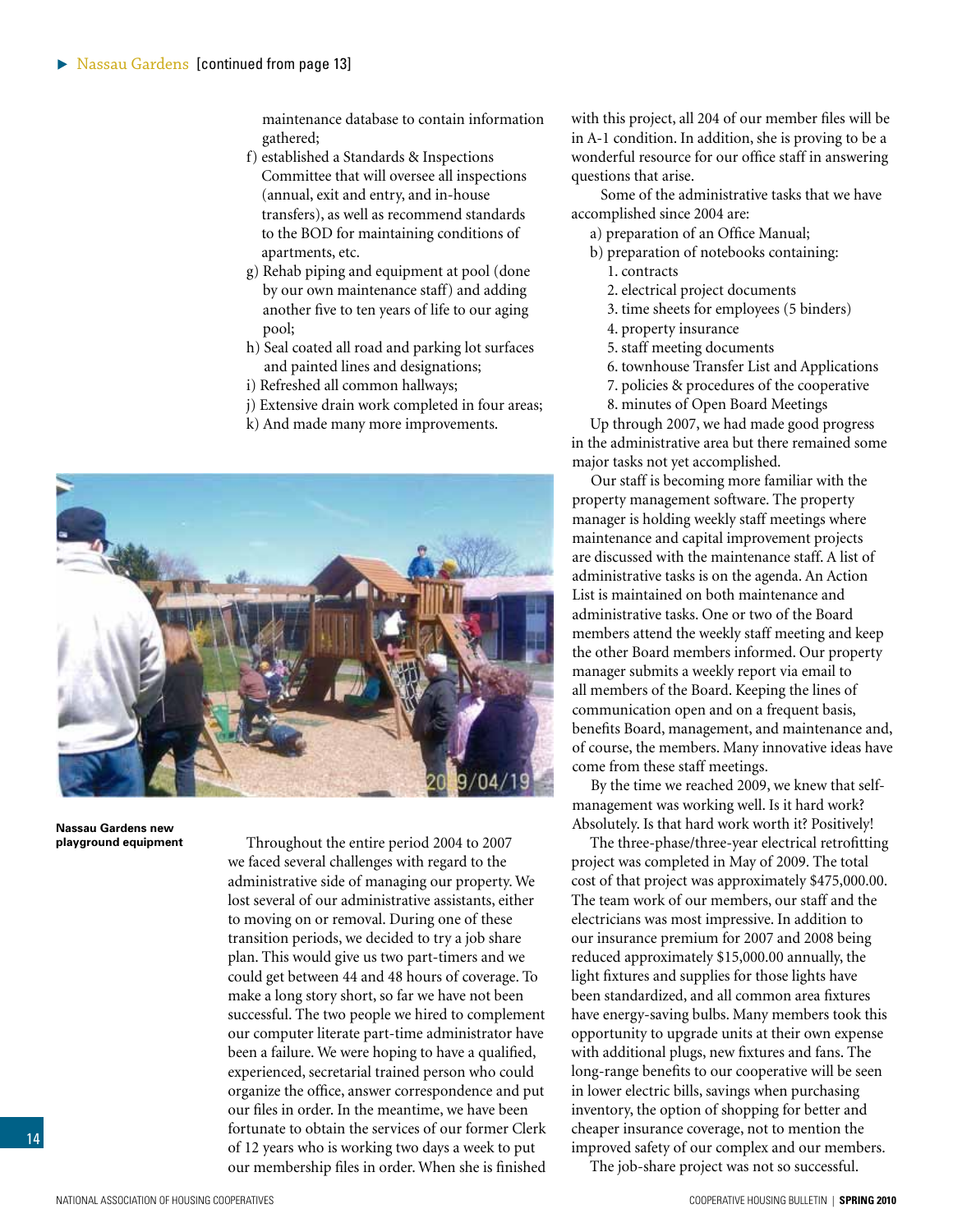We were unable to find a workable team. What we did find, instead, is an outstanding, efficient, intelligent and hard-working woman who came on board in January of 2008 as the junior member of the job-share team. For the first half of the year Veronica Johnson had to work through a period of uncertainty while we learned that jobsharing was not to be at Nassau Gardens. Since September of 2008 when she became a full-time Administrative Assistant, she has worked alone and has been successful facing the many and varied responsibilities of the job.

There have been many improvements in our office procedures and efficiency over the past two years. A new deposit system has been established with our primary bank. Since we deposit over 200 checks each month, this new process has saved time and improved accuracy.

A special project to put all of our member files (and other files) in good/excellent order has been completed. That project included a documented filing system for all member files so in the future the process will be continued. We were very fortunate to have the services of our long-time Clerk, Carolyn Thompson. Carolyn moved from Nassau Gardens but was willing to drive from her home on the Cape to take on this major task. It was her unique background, experience and expertise that took a filing system from chaotic to efficient and orderly.

We have begun a project to establish appropriate and legal file storage policies that includes examining and updating current stored files to be sure we are in compliance with current regulations, as well as creating an index identifying where specific files are located. This project will take several years to complete.

Late April of 2009 we had our first major fire. Over the years we have had only a couple of fires that damaged part of a unit and that impacted the other units and hallways of quads. However, this was the first one that completely destroyed an entire apartment and caused significant smoke damage in the hallway and the other three apartments. No lives were lost thanks to the quick action of the members in that quad, and the professional response of the Norwood Fire Department that contained the fire and smoke damage to one quad. We were pleased to learn that all of our fire and smoke alarms were working. The three units damaged by smoke were completely refurbished by June, 2009. The damaged unit will be completely restored by the end of July. We have learned a great deal from this experience and will apply that knowledge to many of our daily and annual tasks going forward.

We continue to benefit from weekly staff meetings, monthly newsletters, an active and involved Board of Directors, a talented maintenance staff, and a well-run office.

There has been a substantial impact made by the establishment of a Standards & Inspection Policy & Procedure and a committee of the same name. That hard-working committee has been responsible for overseeing our new policy that includes the refurbishing of apartments vacated by outgoing members. Based on our new policy, no apartment is shown to a prospective member-shareholder before it has been restored to meet our new standards. Over the past eighteen months, twentyfive apartments have been completely refurbished. Many of our members (hundreds actually) take very good care of the apartments they live in. Many have spent thousands of dollars to improve and upgrade kitchens, bathrooms, etc. Overall we have a very involved membership. They volunteer, they care for the hallways and apartments where they live, and they save everyone (including themselves) thousands of dollars a year. In 2009 we decided to temporarily suspend the 10-year plan because of the economic downturn and did not increase the carrying charges by thirty dollars (\$30) per month. Our membership was most appreciative.

This historical update cannot end without acknowledging the financial skill and hard-work of our Treasurer, Kent Lawson. His expertise and advice since 2004 has brought us from financial disaster to strong financial stability. Kent's work with the Property Manager, Bob Egan, HUD, the Finance Committee, the Capital Needs Assessment Committee and the Board of Directors has put us back on the road of solid financial health and long-range capital planning that has improved our property immeasurably.

Now in 2010 we will be tackling new roofing, moving forward with our boiler replacements (now at 122 completed), streamlining administrative tasks, reaching out and working with the Town of Norwood and its service organizations, and making plans for the time when our mortgage is paid in full (2019). This story does not include all of the extraordinary things we have accomplished since 2004, nor does it include the names of all those persons who have given of themselves and their talents to make our home a better and more beautiful place.

We are definitely A COOPERATIVE and very proud of it. **chb**

**There have been many improvements in our office procedures and efficiency over the past two years. A new deposit system has been established with our primary bank. Since we deposit over 200 checks each month, this new process has saved time and improved accuracy.**

15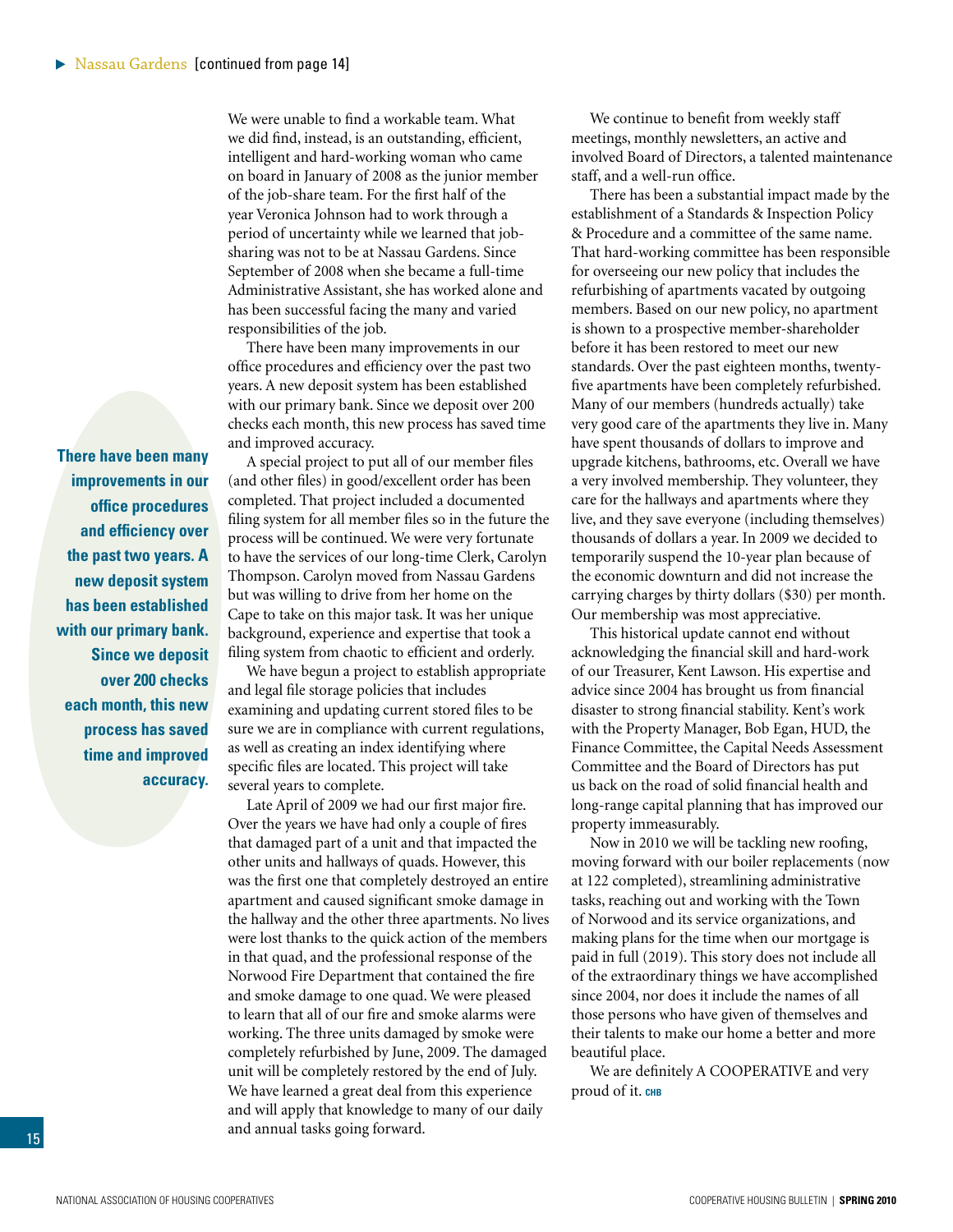## <span id="page-15-0"></span>**MAHC 2010 Annual Conference May 23-77 at Bally's Las Vegas**

The Midwest Association of Housing Cooperatives will hold their Annual Conference and meeting in Las Vegas on May 24-26. Herb Fisher, former NAHC President, will be the keynote speaker. The Conference provides both old and new Workshops and urges attendees to "Take a day before or after the conference & see awe-inspiring sites you'll never forget – like the Grand Canyon, Hoover Dam, Zion National Park and MUCH more."

## **Changing of the Guard**

Cooperators attending London Towne Houses Cooperative, Inc,. 43rd annual meeting witnessed a changing of the guard as Diane Moody and Rhonda Perdue were elected to succeed retiring 20 year board members, President Sylvia Waters and Secretary Gloria Merrill. The new Board subsequently elected John L. Griffin, a first term board member, as the new President.

The 803 townhouse Cooperative, on Chicago's far south side, is the largest in the Midwest. It prepaid its HUD mortgage. It has completed a \$5+ million roof replacement program and is about to start a multi million dollar window replacement program.

Board Member JoAnne Kenner announced an effort to utilize a large grass area in the Cooperative to develop a community "Garden for Life" intergenerational program. "The committee is investigating the best way to organize and sustain the effort as a cooperative endeavor."

## **Calumet City, Il., Co-Op Holds Election**

256 member River Oaks Towne Houses Cooperative hosted 135 of its members at its community building to reelect Vanessa E. Clemons to the Board of Directors with 112 votes and elevate Bruce Clemans to the Board with 82 votes. Ms. Clemons was elected President at an organizational board meeting which followed and Mr. Clemans was elected 2nd Vice President. Barbara Meredith was elected 1st Vice President, Michael Brunson and David Reed were reelected as Secretary and Treasurer.

River Oaks Towne Houses Cooperative had been an employed management cooperative for many years, which it abandoned a few years ago and took on firm management. Kirkpatrick Management Company of Indianapolis, Ind., is the Cooperative's current management agent.

## **NCB, FSB Arranges Over \$21.7 Million in Loan Originations for Residential Properties Nationwide During First Quarter 2010**

These new loans were made to 131 residential unit owners, \$11.7 million for the West Coast cooperative housing market, \$5.8 million for the New York market and \$2.1 million in new loan originations in the DC Metropolitan area.

An earlier NCB News Release reporting on loans made during 2009 mentioned this item: "\$118 million for housing cooperatives and affordable housing initiatives nationwide." As a result of telephone inquiries it appears that several housing cooperatives received loans to refinance previous loans in 2009 but no loans were made to assist in creating new housing cooperatives. **chb**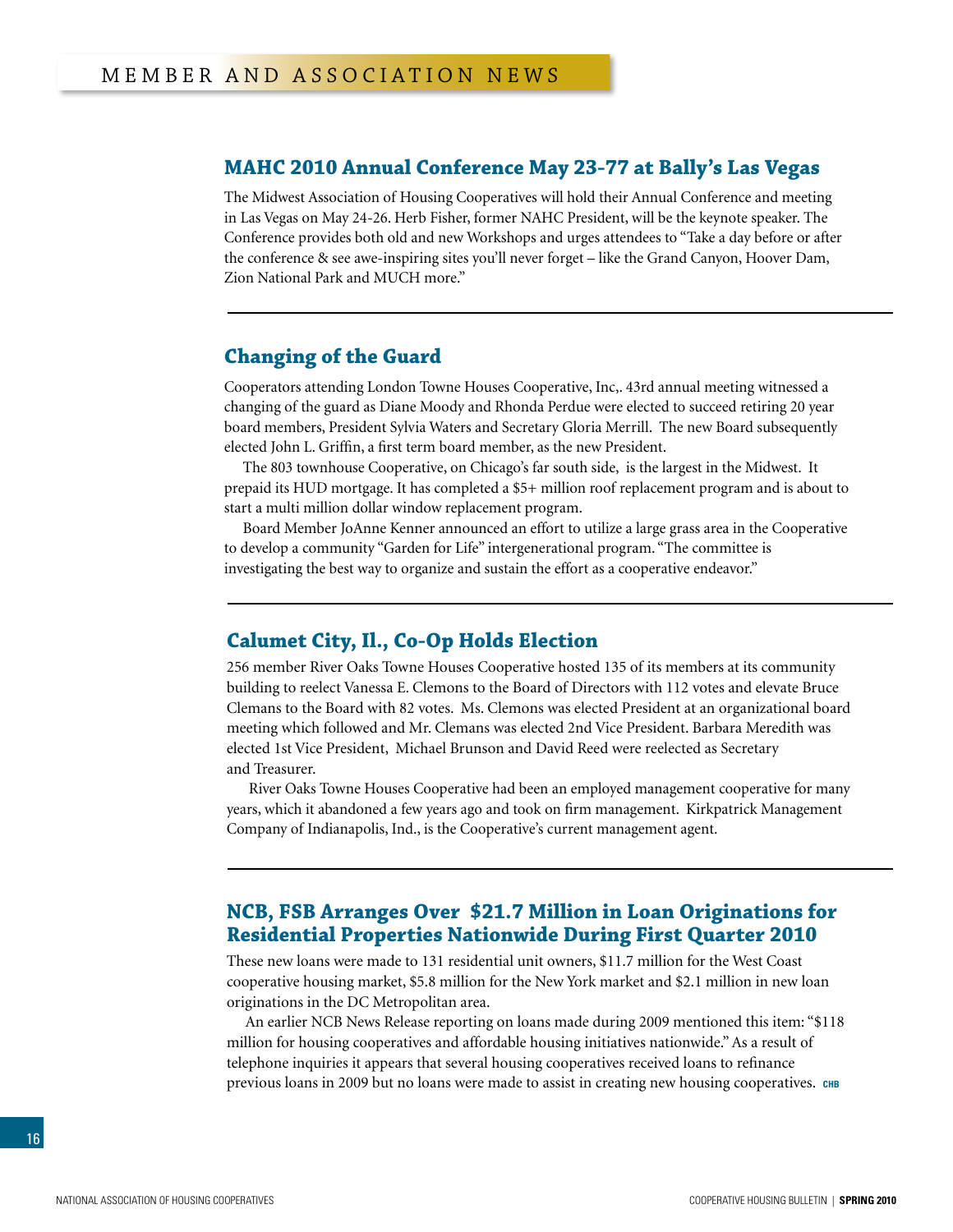## <span id="page-16-0"></span>**New Form of Coop Share Ownership in Illinois! Elsewhere?**

*By Herbert H. Fisher, Attorney at Law, Chicago, Illinois*

Housing cooperative attorneys are frequently asked as to the form of ownership available in entering into housing cooperative ownership or for estate planning purposes. Historically, this author, as to the acquisition of the ownership, has encouraged two or more joint purchasers to take the ownership only as "joint tenants with the right of survivorship", rather than merely in the two (or more) names which would leave the ownership as tenants in common. (1) Estate planning issues are a separate subject not dealt with in this article.

**The survivor(s), who had already been approved for membership/share ownership and occupancy, would provide a continuity to the ownership. In contrast, if a tenant in common died, that tenant's heirs would own an undivided interest together with the surviving member/ shareholder.** 



Herbert Fisher

17

### **The Decision and The Court's Thinking**

A recent 7th Federal Circuit Court of Appeals, in the Maher case(2), has interpreted Illinois law as permitting cooperators to own membership/shares as "joint tenants by the entireties". Previously the prevailing opinion was that the "tenancy by the entireties" form of ownership was not available in the ownership of cooperative memberships/ shares, normally described as an interest in personal property rather than real property.

The position taken by the attaching creditor in the Maher case was the ownership by the entireties was not available to the debtor since a cooperative interest has been defined as an interest in personal property not real property; and, historically, ownership "by the entireties" had been considered to be an attribute of real property ownership, not of personal property. The creditor did not contest that the cooperator debtor was entitled to a real estate tax homeowner's exemption by the express language of a statute making it applicable to a housing cooperative interest.

The Federal Appellate court utilized this exemption as one of its two bases for its conclusion. The other basis was that a statute created the right to own by the entireties, although contained within the "Illinois Tenancy Act", did not in its language define "property" as only real estate. Therefore the Court concluded that housing cooperative membership/ shares could be owned as tenants by the entireties.

The ownership by the entireties exists only as long as a husband and wife who acquire the interest occupy the dwelling unit related to the membership/shares as their domicile. If they divorce or separate, the status is lost and converts into a joint tenancy (this may vary from state to state) and the exemption from attachment no longer exists.

Not satisfied that this reasoning gave adequate support for its conclusion, the Court, as there has been a tendency for courts to do in recent years, felt compelled to pursue the topic further and look into the "hybrid nature of cooperative apartments" and then in a one sentence paragraph concludes that, because it is considered real estate for the purposes of the entireties statute and the homestead exemption, that "…the interest in the corporation constitutes an interest in real estate…." The opinion does state that this conclusion is with respect to qualifying for coverage of the homestead exemption statute. This conclusion is reached despite prior cases quoted by the Court itself that the stock is a personal property interest (3).

### **The Cooperative's Concern**

It has been preferable for a cooperative to have its member/shareholders be owners as joint tenants with the right of survivorship so that in the event of the death of the joint tenants, the survivor(s) would own the entire membership. The survivor(s), who had already been approved for membership/ share ownership and occupancy, would provide a continuity to the ownership. In contrast, if a tenant in common died, that tenant's heirs would own an undivided interest together with the surviving member/shareholder. The cooperative would then have to contend with the issue of the right to occupy inherited by that heir. This issue is not dealt with in this article.

### **Nature of Tenancy by the Entireties**

The tenancy by the entireties has the same quality as the joint tenancy in the event of the death, permitting the surviving to become owner of the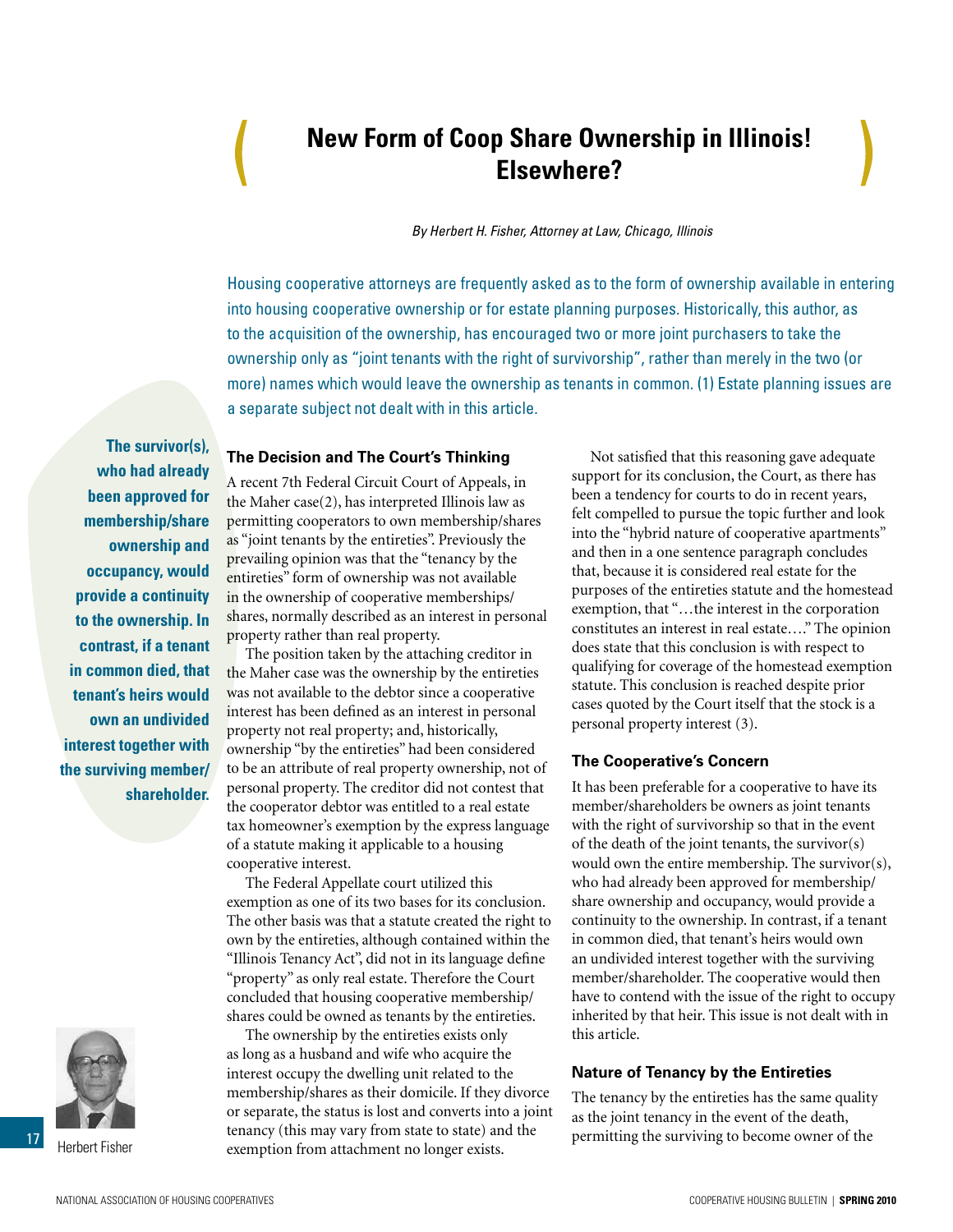entire interest to the exclusion of any surviving heirs' interests. The benefit of the tenancy by the entireties to the owning cooperator is that it exempts the entire interest from being attached by any creditors of one of the tenant by entireties owners. Under joint tenancy or tenancy in common, the undivided half interest of a debtor cooperator can be attached forcing a sale of the entire interest for the benefit of the creditor leaving half of the proceeds for the non debtor cooperator.

Illinois law does provide the cooperator with the same homestead exemption from creditor's attachment as is available to owners of real estate. An attaching creditor has to pay the debtor owner or owners the \$15,000 exemption before the property can be sold. If held "by the entireties" none of it can be sold.

### **Other States**

This author is informed that in New York state the cooperative and tenancy in the entireties intertwine is handled by statute and that in California it would applicable to those cooperatives which are classified by statute as having real estate interests.

#### **Unintended Consequences**

It can be expected that this decision's quote "the interest in the corporation constitutes an interest in real estate" will be relied upon by some in the future to seek to further move away from the historic position enunciated in Shore, Sinissippi and a host of other cases, that the membership/stock interest

in the corporation is personal property. There is nothing in the authority relied upon by the Court to indicate any intent by the legislature to reclassify the cooperative interest. The Court's statement is totally gratuitous and should be considered as surplusage and not necessary to the decision, and, therefore, is not binding as precedence.

The impact of such a trend to make housing cooperative interests look like, smell like and perceived as interests in real estate (which in fact is owned solely by the cooperative entity itself) can be deleterious to the health and functioning of housing cooperatives in other settings, like sale of membership/shares, involuntary termination of membership and taxes.

The 7th Circuit in doing housing cooperators a favor on the one hand may be doing the housing cooperative, unnecessarily, a disservice on the other. CHB

#### **FOOTNOTES**

(1) In joint tenancy, upon death the surviving joint tenant owns the property. In tenancy in common, the upon death the deceased's heirs own the undivided interest, previously owned by the deceased, together with the surviving owner.

(2) Maher v. Harris Trust & Savings Bank, #06-3565 (7th Cir 10-25-07) 2007 WL 31 02081 (7th Cir., Oct. 25, 2007)

(3) State Taxation Commission v. Shore (NY) 371 N.E.2d at 611, Sinnissippi Apts., Inc, v. Hubbard (Ill. 1983), 114 Ill.App.3d 151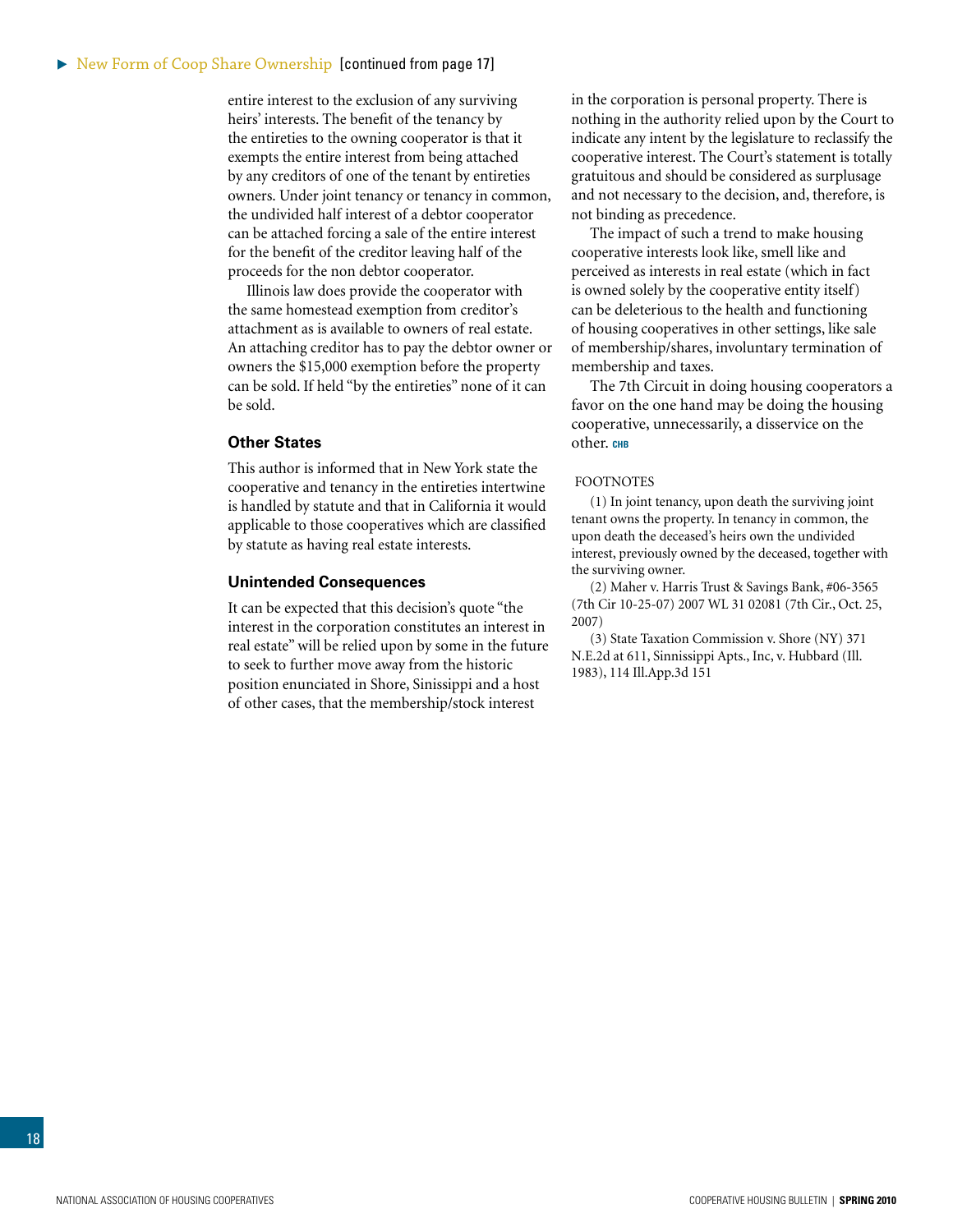## **A Laugh, at the End**

<span id="page-18-0"></span>Tohn was selected by his co-op board to become President. The retiring<br>President sat him down in the office and said, "Now, you'll get into trouble<br>sometimes, with the members howling for your scalp. So, I have prepared<br>th ohn was selected by his co-op board to become President. The retiring President sat him down in the office and said, "Now, you'll get into trouble sometimes, with the members howling for your scalp. So, I have prepared envelope, and the others in order when it all happens again."

John nodded, said, "Thank you." And left the envelopes in the back of the desk drawer.

Sure enough, a few months into his term as President, members came storming in to complain about the level of maintenance. John excused himself, opened the first envelope and read, "Blame everything on the past President." Oh. Okay. He did so, and members subsided, taking John's assurance that things would change.

Only a few months later came another such dust-up, as members complained about pets running loose. Too much time had passed so that he could not blame this on the past President, so he opened envelope #2. He read, "Say you are going to re-organize all the member committees and impose new rules." John did so, the members subsided and peace was restored.

However, after a few more months, more angry complaints came pouring in. Desperate, John opened envelope #3. There he read, "Prepare three envelopes." **chb**

## **NAHC Offers Cooperative Healthy Savings Pharmacy Card**

**Valuable** pharmacy discounts are now available for member/shareholding families living in NAHC member cooperatives and their staffs. The Cooperative Healthy Savings Pharmacy Card gives you discounts on your prescription drugs. Your Cooperative Savings card will save you 10 percent to 60 percent at participating pharmacies, including more than 60,000 national and regional pharmacies, including CVS, Walgreens, Walmart, Target and many more. You also can order medications through the mail. You will find participating pharmacies online at www.locateproviders.com. Compare drug prices at www.rxpricequotes.com.



Obtain your Cooperative Healthy Savings card from your cooperative's office, which gets the cards by phoning the NAHC office: (202) 737-0797. **chb**



**1444 I Street, N.W., Suite 700 Washington, D.C. 20005-6542 202.737.0797 | fax 202.216.9646 www.nahc.coop**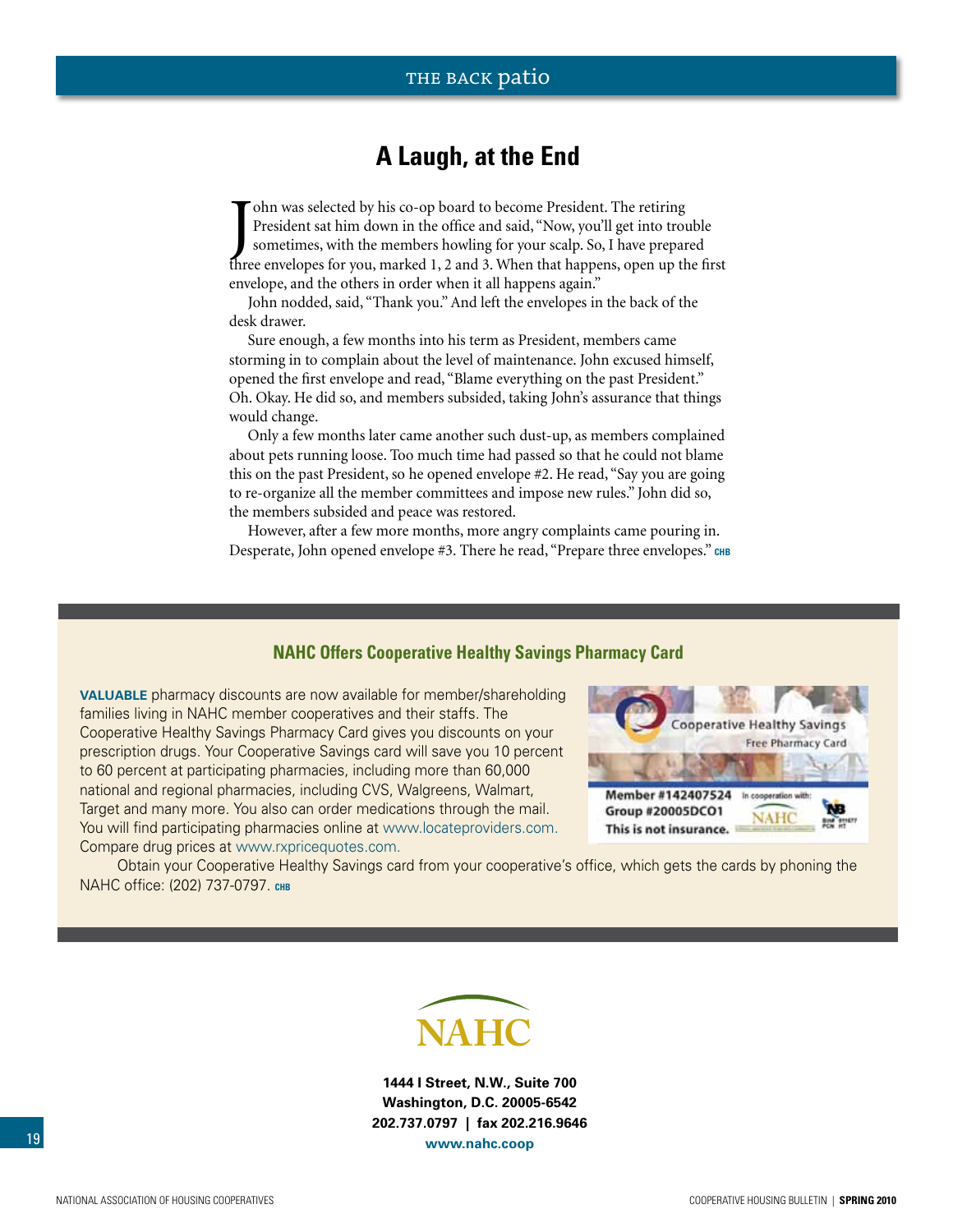<span id="page-19-0"></span>

## **3 EASY WAYS TO REGISTER**

**fax**

## **ONLINE**

**Save Money!** Visit www.nahc.coop for online registration

Complete both pages of the registration form and fax to (202) 216-9646

*Page 1 of 2*

## **mail**

NAHC 1444 I St, NW, Ste. 700 Washington, DC 20005

## **FOR INDIVIDUALS COMPLETING REGISTRATION**

Please make copies of this form for multiple registrations. Please print or type.

Co-Op/Organization:

Name:

1

2

Phone Number: The Community of the Community of the Email Address:

## **ATTENDEE PROFILE REGISTATION INFORMATION**

|                                                                  | State: <u>Zip:</u> Zip:                                                                       |  |  |  |
|------------------------------------------------------------------|-----------------------------------------------------------------------------------------------|--|--|--|
| Phone Number: <u>________________________________</u>            |                                                                                               |  |  |  |
|                                                                  | (please include for confirmation and updated communications)                                  |  |  |  |
|                                                                  |                                                                                               |  |  |  |
|                                                                  |                                                                                               |  |  |  |
| <b>Please select all that apply</b> $\Box$ I am on a Co-Op Board | $\Box$ I am a Professional in the Co-Op Field                                                 |  |  |  |
|                                                                  | $\Box$ I am a President or President Elect of a Co-Op Board $\Box$ I am a first-time attendee |  |  |  |

## 3 **CONFERENCE REGISTRATION FEES**

*Registration fees include admission to all sessions, the exhibit hall, the World's Largest Mac & Cheese Luncheon on Thursday, the Awards Luncheon on Friday and the 50th Anniversary Celebration on Friday.*

|                               | Early            | Regular   | Late         |                              |
|-------------------------------|------------------|-----------|--------------|------------------------------|
|                               | <b>By June 4</b> | By July 9 | After July 9 |                              |
| $\Box$ First NAHC Member      | \$725            | \$800     | \$825        |                              |
| $\Box$ Additional NAHC Member | \$650            | \$725     | \$750        |                              |
| $\square$ Non Member          | \$850            | \$925     | \$950        | <b>TOTAL CONFERENCE FEES</b> |

## 4 **RCM CERTIFICATION COURSE FEES**

*The RCM Certification Course is an additional fee separate from the conference. If you plan to be RCM Certified, you must register below.*

|            | Regular   | Late         |                              |
|------------|-----------|--------------|------------------------------|
|            | By July 9 | After July 9 |                              |
| Member !   | \$680     | \$730        |                              |
| Non Member | \$750     | \$830        | <b>TOTAL RCM COURSE FEES</b> |